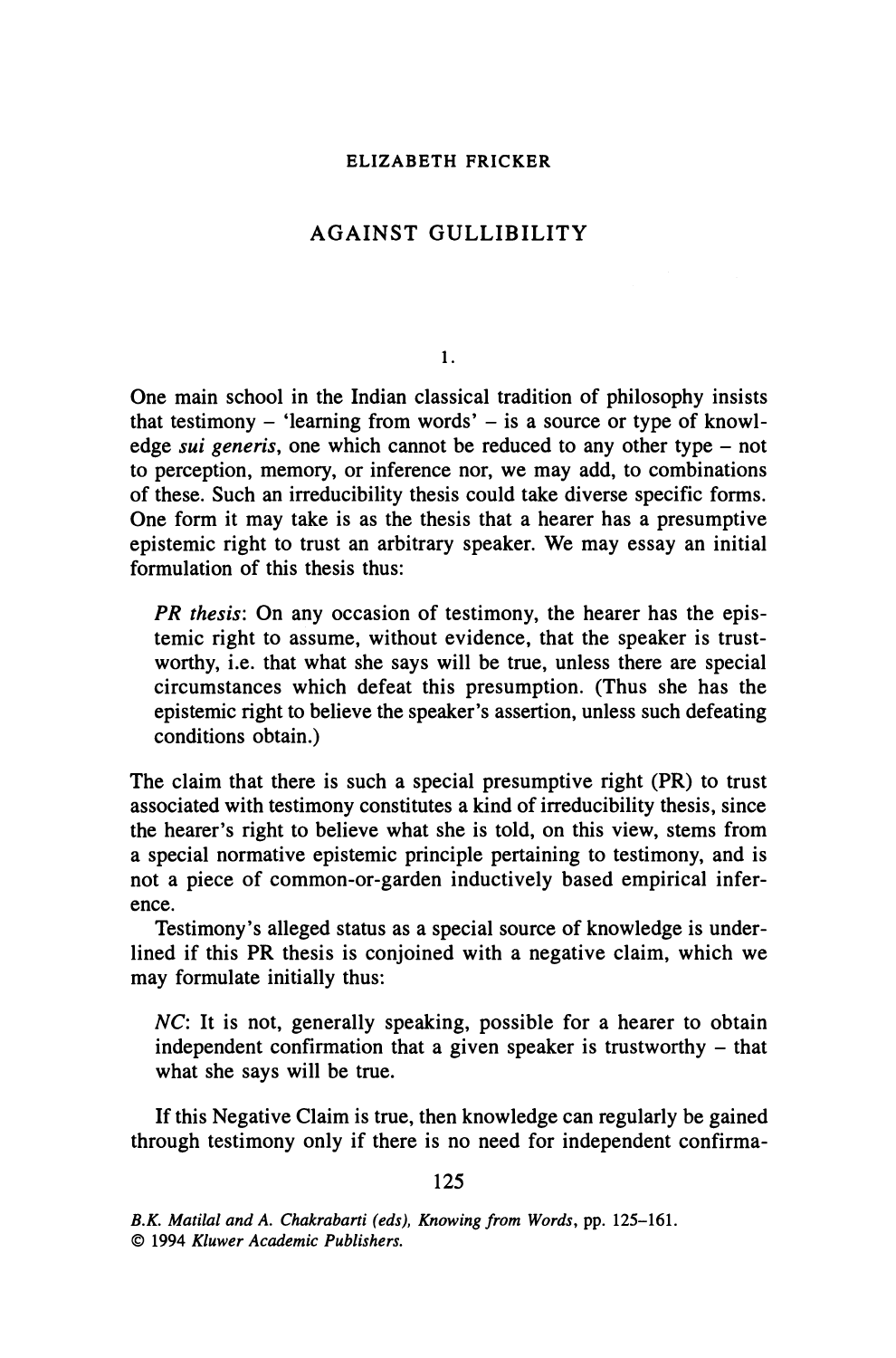tion of the trustworthiness of speakers; that is, if the PR thesis holds. So the existence of this special normative epistemic principle is then essential to the gaining of knowledge through testimony. This pair of claims together is one apt explication of the irreducibility thesis of the Nyaya school of Indian philosophy.<sup>1</sup>

In this paper I shall give one half of a refutation of the PR thesis, by arguing against the Negative Claim, which features as a premise in one central argument for it. My discussion also shows the prima facie case against a PR. A fuller treatment would also consider, and reject, various positive arguments for a PR which may be made, which appeal to the essential nature of language, and of understanding, arguing that these imply that a general disposition to trust is essential to language, and thence to its epistemic legitimacy. Here I can only record my view that no such argument succeeds.

The Negative Claim that there can, generally speaking, be no noncircular confirmation that a given speaker is trustworthy, is false. And any fully competent participant in the social institution of a natural language simply knows too much about the characteristic role of the speaker, and the possible gaps which may open up between a speaker's making an assertion, and what she asserts being so, to want to form beliefs in accordance with the policy a PR allows. The PR thesis is an epistemic charter for the gullible and undiscriminating. This paper argues against gullibility.

2.

To say that testimony is a special source, or yields a special kind, of knowledge, could mean many things. I shall not here take it to mean that testimony constitutes an exception to an otherwise fully general, over-arching conception of knowledge. I take it that its showing knowledge to be, at some level of description, one kind of thing, albeit acquired in different ways, is an adequacy condition on an account of the concept. Such an overarching conception might be causalist or reliabilist. But I favour a justificationist conception, on which a subject's being able to defend her belief appropriately is a necessary condition for it to be knowledge.<sup>2</sup> The claim that testimony is an irreducible source of knowledge will not then emerge as a counter-example to the thesis that knowledge requires appropriate justification, but as a claim about what kind of justification is required for a testimony belief.<sup>3</sup>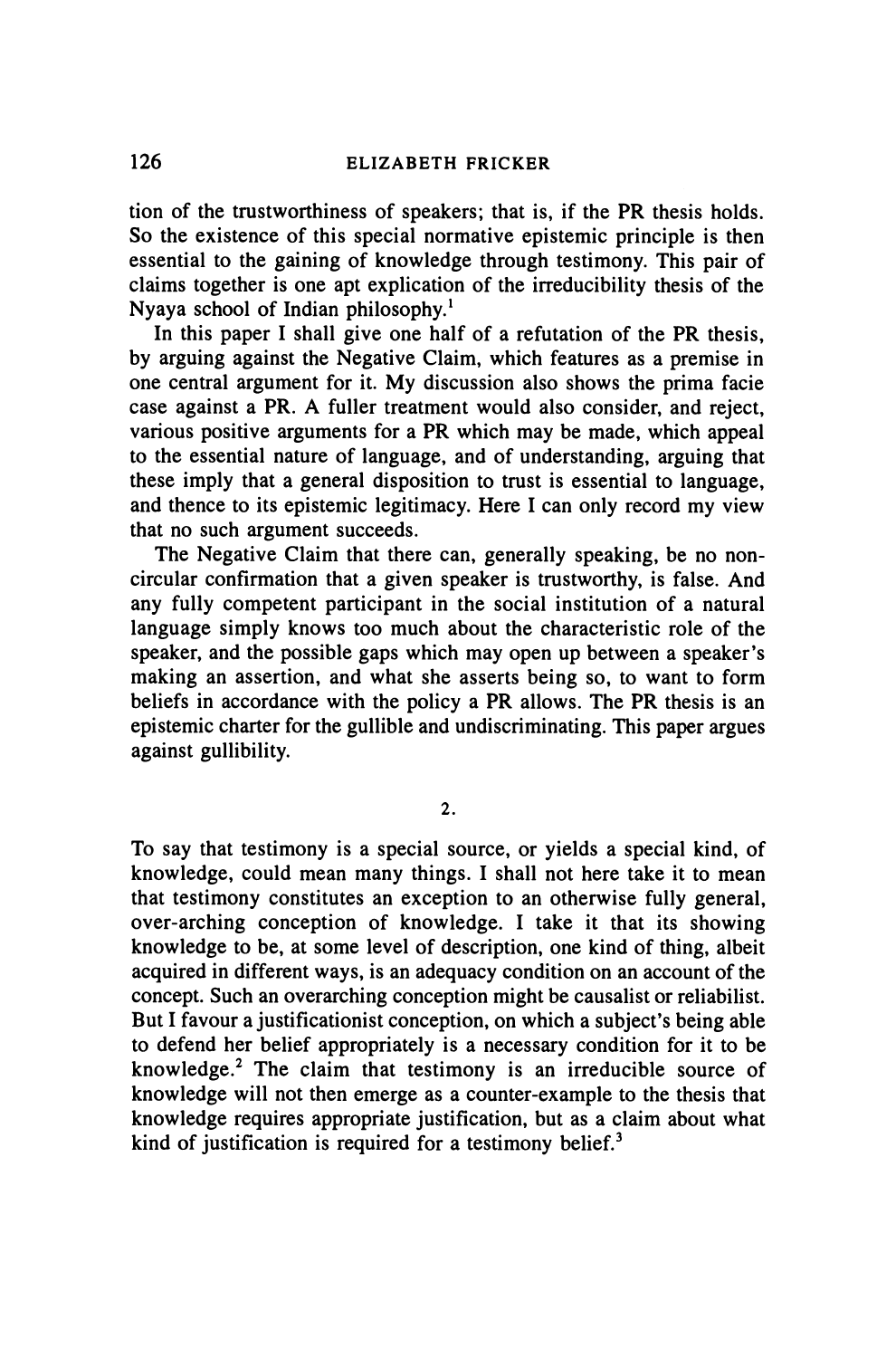The PR thesis is such a claim. It is a normative epistemic principle, amounting to the thesis that a hearer has the epistemic right to believe what she observes an arbitrary speaker to assert, just on the ground that it has been asserted: she need not attempt any assessment of the likelihood that this speaker's assertions about their subject matter will be true, nor modify her disposition to believe according to such an assessment. A corollary of the PR thesis is thus that a hearer gives a fully adequate justification of her belief just by citing the fact that "Someone told me so". This simple defence does not need supplementation with evidence for the trustworthiness of her informant. Nor, on this view, does an ordinary hearer need to supplement the simple defence by invoking the PR thesis itself. That thesis is formulated by the philosopher, as a theoretical registering of the fact that the simple defence is all that is needed.

The PR thesis is not to be confused with a descriptive premise that 'speakers mainly tell the truth.' The view that belief in what is asserted is justified by reference to such a descriptive premiss, cited as part of the first-level justification of the belief, is a quite different view, one which would constitute a reduction of knowledge from testimony to an ordinary case of inductively based inferential knowledge. The alleged descriptive premiss (whether claimed to be empirically confirmed fact, or a priori conceptual truth about language) might be invoked in an attempted philosophical argument for the PR thesis. But this is entirely different from its featuring among the premisses which an ordinary hearer must know and be able to cite, to justify her belief.

Our target is the PR thesis. Arguments for it fall into two kinds: the positive arguments from the essential nature of language already mentioned, and a negative argument. This last is a transcendental argument which runs thus:

(1) Knowledge can be and frequently is gained by means of testimony;

(2) [NC] It is not, generally speaking, possible for a hearer to obtain independent confirmation that a given speaker is trustworthy; therefore

(3) There is knowledge gained by testimony only if there is a presumptive right on the part of any hearer to trust an arbitrary speaker; therefore

(4) There is such a presumptive right to trust.<sup>4</sup>

One might reject this argument by rejecting its initial premiss. This is not my strategy. I agree with the proponent of the argument that it is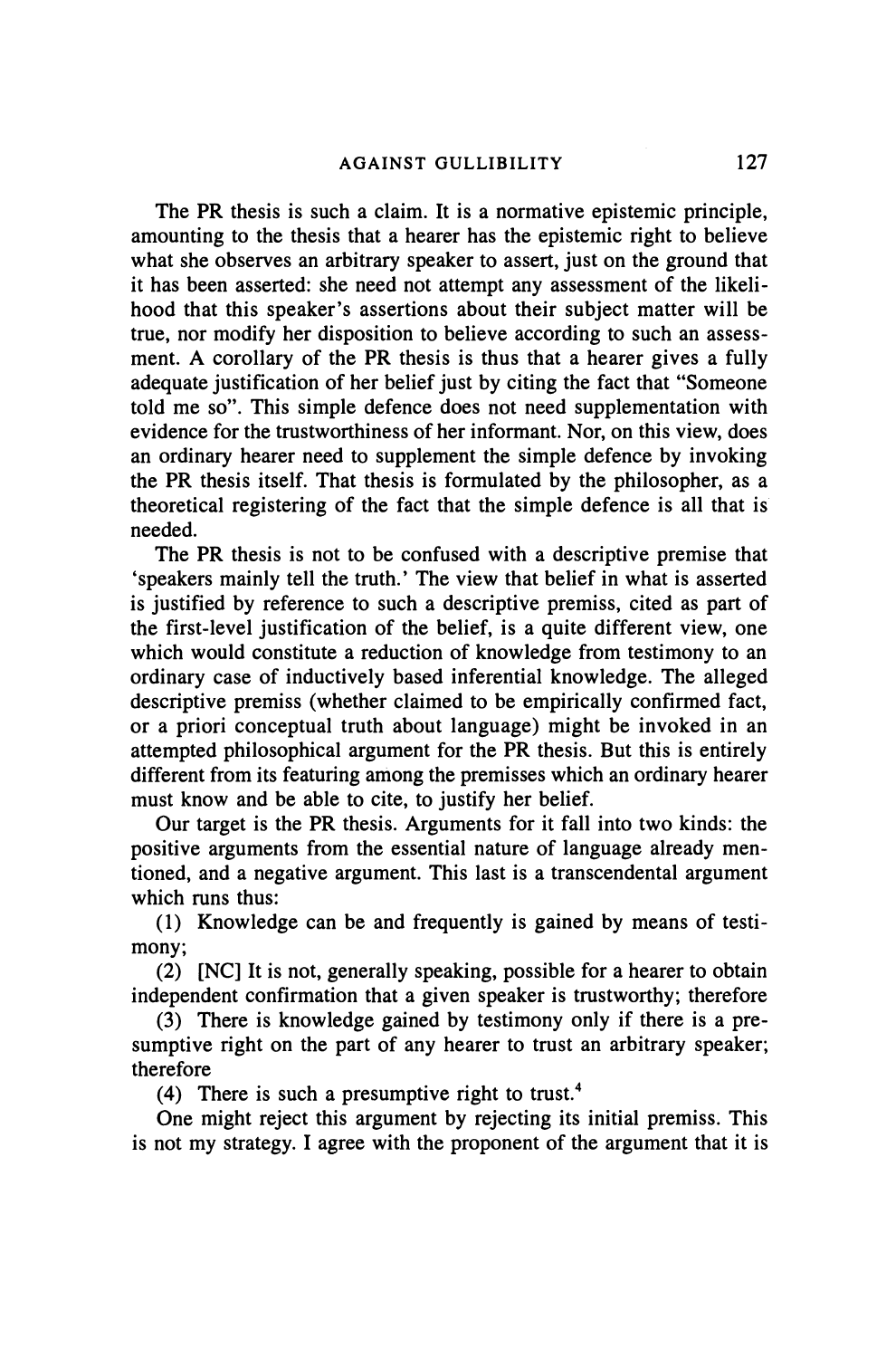# 128 ELIZABETH FRICKER

a constraint on any epistemology of testimony, that it preserve our commonsense view that knowledge can be gained through testimony. This paper is devoted to stopping the transcendental argument by showing its second premise, the Negative Claim, to be false.

3.

The epistemological 'problem of justifying belief through testimony' is the problem of showing how it can be the case that a hearer on a particular occasion has the epistemic right to believe what she is told  $$ to believe a particular speaker's assertion. If an account showing that and how this is possible is given, then the epistemological problem of testimony has been solved.

The solution can take either of two routes. It may be shown that the required step – from 'S asserted that  $P'$ <sup>5</sup> to ' $P'$  – can be made as a piece of inference involving only familiar deductive and inductive principles, applied to empirically established premisses. Alternatively, it may be argued that the step is legitimised as the exercise of a special presumptive epistemic right to trust, not dependent on evidence.

The Negative Claim, when appropriately glossed, is equivalent to the thesis that the first, *reductionist,* route to justifying testimony is closed. The gloss in question is to fix the notion of a speaker's 'trustworthiness' programmatically, as precisely that property of a speaker which would, if empirically established, allow the inference (using only standard principles) to the truth of what she has asserted. As we saw above, the *anti-reductionist* about testimony argues from the alleged closedness of the first route, to the conclusion that the second route *must* be open: to the existence of a special presumptive epistemic right to trust.

It is important to be clear that the only genuine epistemological problem is the one stated above. There is no 'problem of justifying belief through testimony' over and above the task of showing that particular instances of testimony can be such as to be justifiedly believed.<sup>6</sup> The anti-reductionist's case, I shall show, gains most of its plausibility from confusion over just what the problem to be solved is.

Before we can consider whether the 'trustworthiness' of particular speakers can be non-circularly confirmed, and so whether the reductive route to justifying testimony is open, we need to determine just what this property is best taken to be. The first requirement on an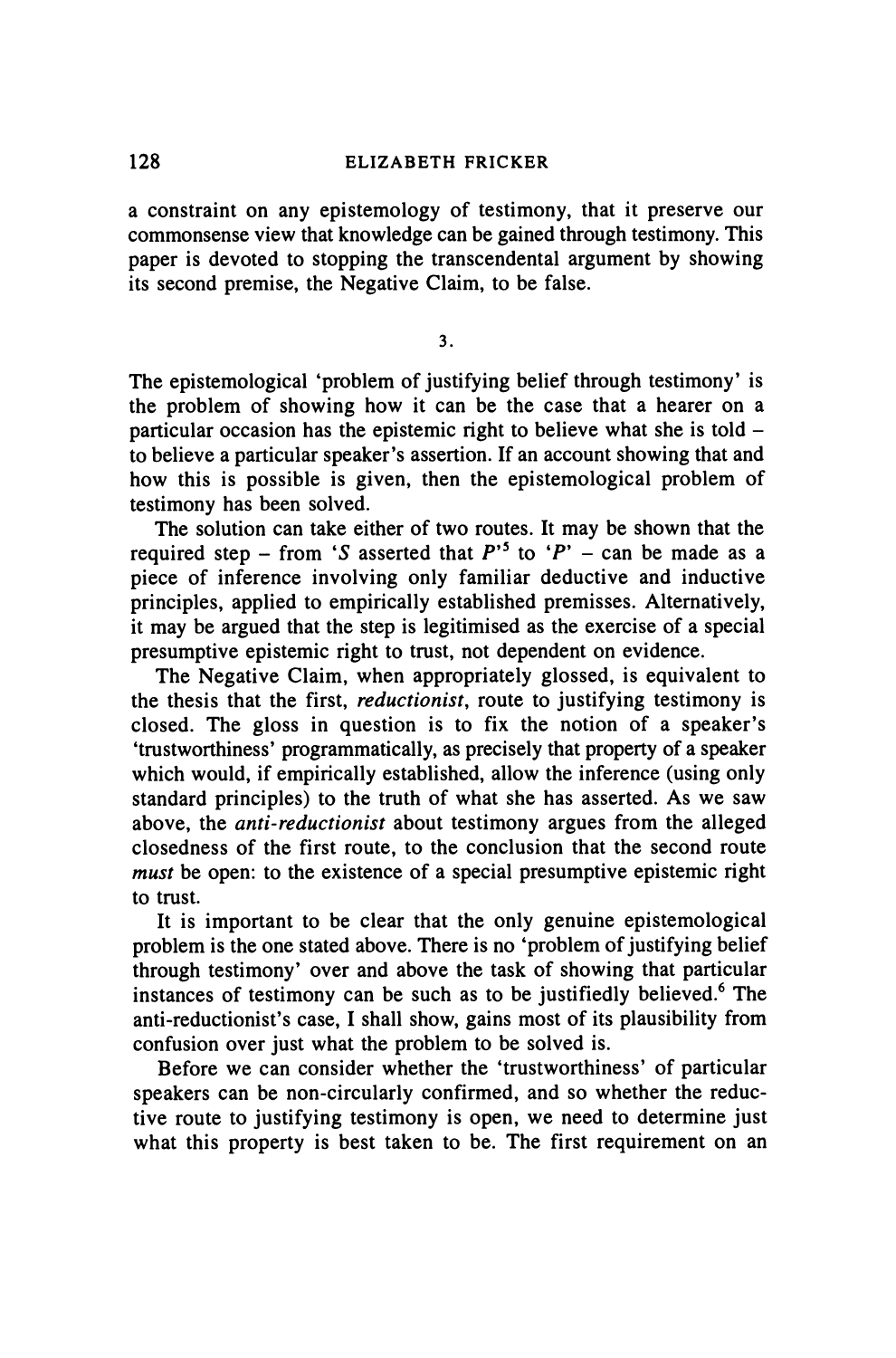explication of this notion is that it serve the purpose in hand: it must be a property of the speaker S knowledge of which suffices, for a hearer *H* on an occasion *O*, to bridge the logical and epistemic gap between 'S asserted that *P',* and *'P'.'* That is to say, if *H* knows that S asserted that *P* on *O*, and she also knows that *S* is 'trustworthy' on *O*, then she has a basis justifiedly to believe that *P*. Equally (subject to a desideratum explained below), 'trustworthiness' should be no stronger than whatever property of S it takes to bridge this gap, on particular occasions. If *H*  can know that S possesses this weakest gap-bridging property on an occasion *0,* this is enough to justify her in believing that S asserts on *0;* thus it is only this weakest gap-bridging property which must admit of non-circular confirmation, to provide a reductive solution to the problem of justifying testimony, as we have conceived it. We may also hope that our explication will answer to the intuitive notion of 'trustworthiness' of a speaker. It should do so, since the intuitive notion has to it precisely this flavour of 'that which warrants belief in the speaker's testimony on an occasion'.

Precisely what trustworthiness, thus programmatically identified, is best taken to be, is spelled out in §7. But we may note here a second theoretical desideratum on our explication.

We may aspire to give a systematic general account of how knowledge (justified true belief) is gained through testimony; or more strictly: of how a subject's belief may be justified in virtue of its support from testimony. And this account may be conceived as having the following form: A specification of a set  $\mathcal T$  of sentence-schemata which *characterise* cases of knowledge through testimony in the sense: *A* hearer *H* has an adequate basis for a true belief of hers to count as justified, in virtue of its support from a certain speaker's testimony, just when she has knowledge whose content is given by instances, appropriate to the content of her belief, and her situation, of each member of the set  $\mathcal{T}$ .<sup>8</sup>

Clearly, a first component of  $\mathcal T$  will be:

*T1:* 'S asserted that *P* on *0'.* 

That  $T_1$  is a necessary component of the set  $\mathcal T$  (whose members represent a jointly sufficient condition for justified belief) is the hallmark of  $\mathcal T$ 's representing what it is for a subject's belief to be justified by, inter alia, evidence from testimony.

And surely it is the notion of trustworthiness, explicated in accordance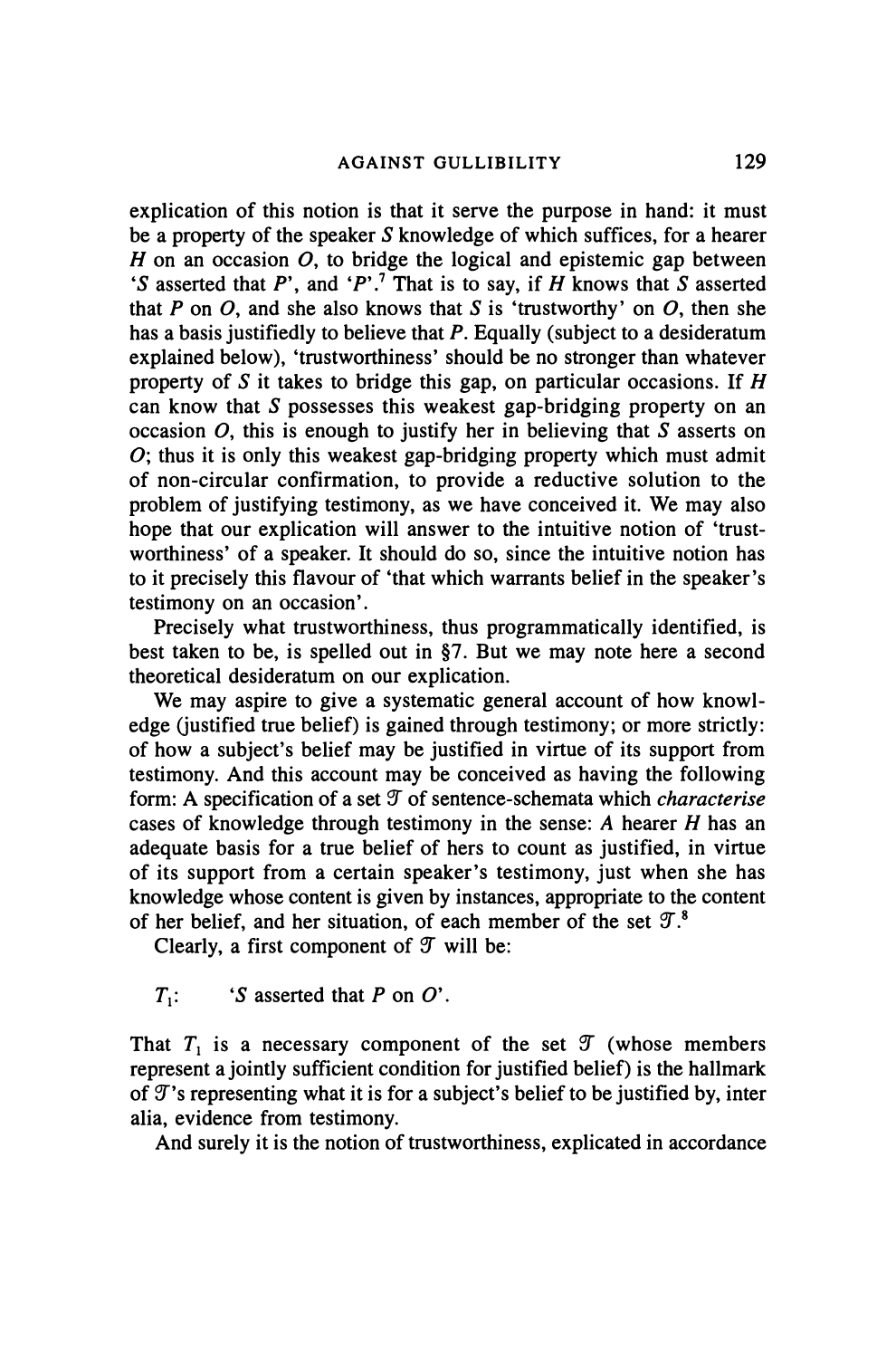# 130 ELIZABETH FRICKER

with the constraints suggested above, that will furnish the second premise of the desired characteristic set  $\mathcal{T}$ ? This is indeed so, if we gloss what it is for trustworthiness to 'bridge the gap' between  $T_1$  and  $\overline{P}$ ' appropriately. But we need to be careful about just what this amounts to.

An account which renders perspicuous what is going on in the acquisition of knowledge through testimony must separate out, in *H's*  total evidence for *'P',* two different strands: The independent evidence for *'P'* which *H* already has; and the evidence for *'P'* which *H* gets, given what she knows about S, from the fact that  $S$  has asserted it. Effecting this separation is essential, if we are to be able to model what goes on in a 'Humean collision' - that is, a situation where the prima facie evidence for *'P'* from a trustworthy speaker's testimony clashes with strong evidence from other sources against 'P'.<sup>9</sup> Now specifying a truly characteristic set  $\mathcal T$  will indeed achieve this separation. But specifying one is not so easy, because for  $\mathcal{T} = (T_1, T_2)$  to be characteristic, it is not sufficient, although we may take it as necessary, that the  $T<sub>i</sub>$  we choose be such that  $\overline{T_1}$  and  $\overline{T_2}$  together entail 'P'.<sup>10</sup>

We want our account to separate the two strands in *H's* evidence for *'P'*. And this implies a further desideratum on  $\mathcal{T}$ : its elements should be *epistemically independent of 'P',* a notion I define thus: No element *T* of  $\mathcal T$  must be such that *H* can know *T* to be true in virtue of knowing that *P* and knowing true the other elements of  $\mathcal{T}$ . This means that *'P'*plus-the-rest-of- $\mathcal T$  must not together entail  $T$ , nor constitute strong evidence for it.

If  $\mathcal T$  contains a  $T$  which is not epistemically independent of *'P'*, then a situation is possible in which *H* knows that *P,* and knows that which is specified by all the elements of  $\mathcal{T}$ , which is not a situation in which she has knowledge that *P* through S's testimony; rather, it is one in which the direction of epistemic dependence is the reverse: not: *H* knows that *P*, in virtue of knowing all the elements of *T*, but: *H* knows *T* in virtue of independently knowing that  $P$ , and knowing the rest of  $\mathcal{T}$ . Such a *T* fails to *characterise* cases of knowledge through testimony.

This desideratum that the elements of  $\mathcal{T}$  all be epistemically independent of *P* further constrains the choice of  $T_2$ <sup>11</sup> It rules out choosing the material conditional 'If S asserts that *P* on *0,* then *P'.* This looks like the right choice if we consider only our first requirement, for it is the weakest premise which one can add to'S asserted that *P* on *0',* to get a pair which together entail *'P'.* But it is ruled out by our second desideratum, because it is itself entailed by *'P',* and so *H* is in a position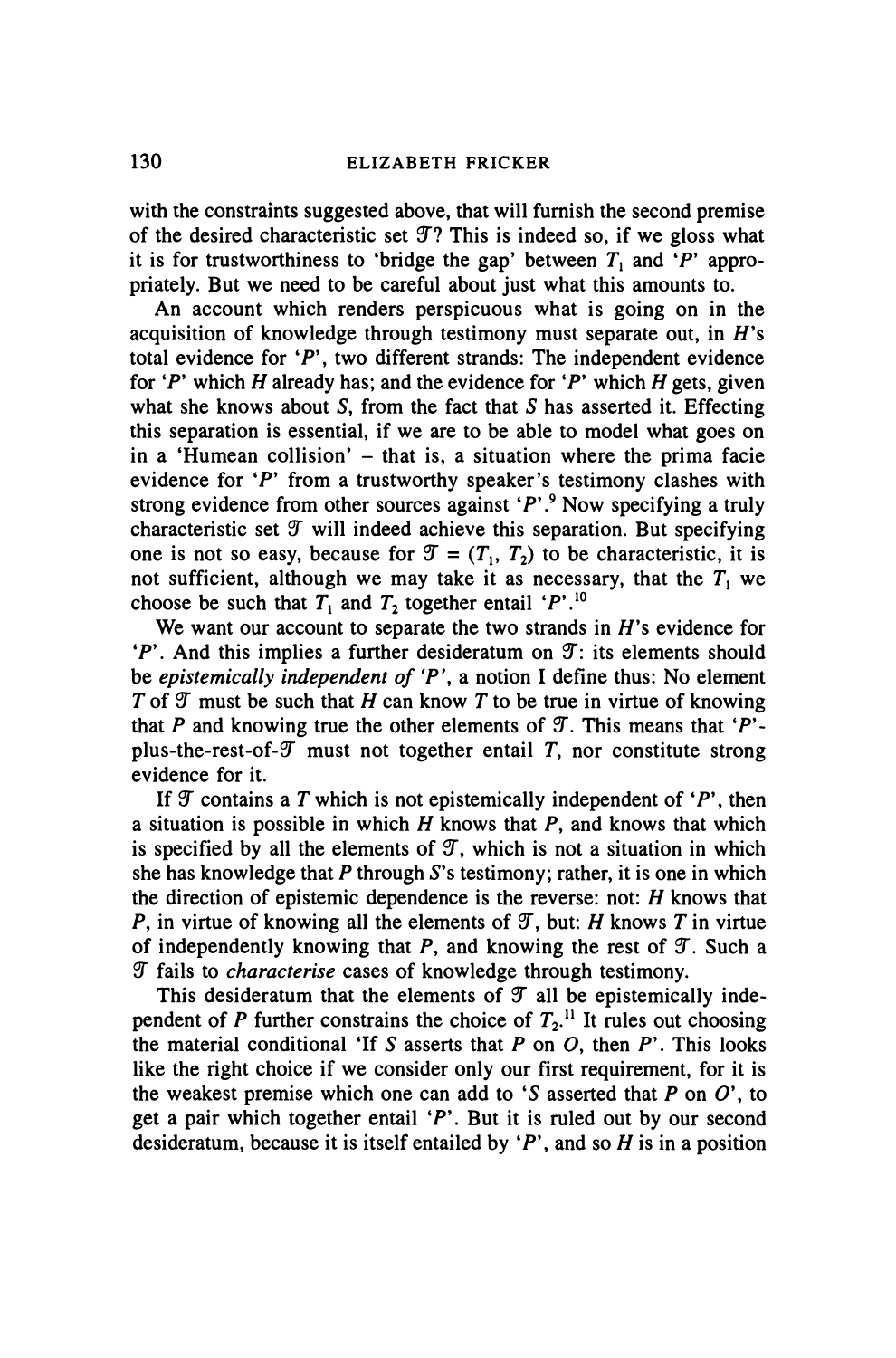to know it whenever she knows that  $P<sup>12</sup>$  If she also knows that S has asserted that  $P$ , then she knows the set  $\mathcal T$ , on this choice of its elements. But she may have no grounds whatsoever for thinking that the material conditional holds of S, other than her knowledge that *'P'* is true. This is not a situation in which she has a basis to know that *P on the strength of S's testimony.* On the contrary, it is one exhibiting the reverse epistemic direction. Of course, a situation is *also* possible in which *H*  knows that the material conditional holds of S *not* through knowing that *P,* but in virtue of knowing something genuinely about S, the intuitive property of 'trustworthiness'. In such a case, she does have knowledge which is based on S's testimony. The trouble with choosing the material conditional as  $T_2$ , is that the mere fact that S knows the resulting *?I* does not reveal which of these situations obtains.

The same is true of 'S asserted truly that *P*': it too fails the test of epistemic independence of *'P'.* The epistemic direction of knowledge through testimony obtains, when  $H$  knows that 'S asserted truly that  $\overline{P}$ ' in virtue of knowing that S asserted that *P,* and knowing something genuinely *about*  $S$  – namely, that  $S$  is 'trustworthy'. Here,  $H$  has knowledge that *P* in virtue of S's testimony to it. The reverse epistemic direction obtains, when she knows that S's assertion that *P* was true only because she already knows that *P.* Here S's testimony adds no further support to 'P' for *H*. In requiring that the elements of  $\mathcal T$  be epistemically independent of  $\mathcal{P}'$ , our idea is precisely to find a  $\mathcal{T}$  such that its identity is in itself enough to ensure that the direction of epistemic dependence is always the first, and not the second  $-$  i.e. that  $\mathcal T$  is a characteristic set.

('S asserted truly that  $P'$  is not a suitable choice for  $T_2$  for other reasons too: it entails *'P'* by itself, while we want a premise which does so only together with  $T_1$ ; and in fact, predicating truth of S's assertion is an inessential intermediate step, which we can skip, in identifying *H's*  shortest inferential route from 'S asserted that  $P$ ' to ' $P'$  – c.f. the proposal eventually adopted below).

In describing the direction of epistemic dependence that we want to isolate. I have just employed as a primitive the intuitive notion of  $S$ 's 'trustworthiness' which we are supposed to be explicating. But the notion we are groping towards is not doomed to remain an indispensable primitive. We can draw a useful moral from what is wrong with the material conditional. The trouble, in the first instance, is that it is not epistemically independent of 'P'. But this is a symptom of the fact that any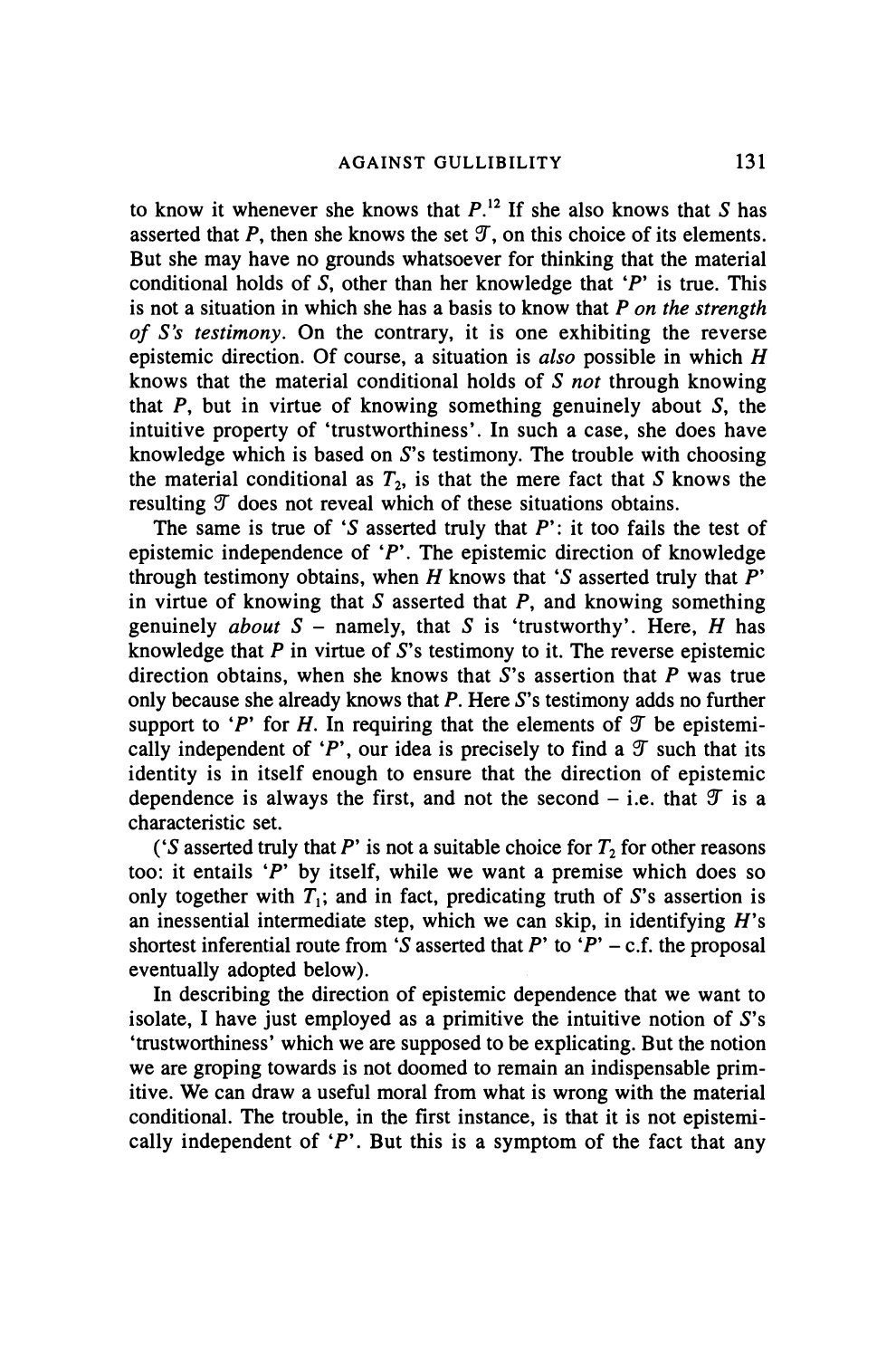instance of the predicate-schema 'If \_ asserts that *P* on *0,* then *P',*  while it is grammatically predicable of S, does not represent a genuine property of  $S$ . This last is an intuitive notion we need not attempt to define here; we need only note that a genuine property of S, unlike the material conditional, will not be something which holds of S in a world, merely in virtue of the fact that *'P'* is true in that world. A hallmark of a genuine property of S, in short, is that (special cases apart) it will be epistemically independent of *'P'.* To effect the desired separation of the two strands in *H's* evidence for *'P',* we must find, as our explication of 'trustworthiness', such a genuine property of S, one such that whether S possesses the property in a world is a matter of what S herself is like. Special cases apart, when 'trustworthiness' is so explicated, situations in which *H* knows that *P,* and knows that S asserted that *P,* and that S is trustworthy, will be precisely those in which, intuitively, we would judge that *H* has support for *'P'* from S's testimony; and, flukes apart. *H*'s evidence confirming S's trustworthiness will be disjoint from her evidence confirming *'P'.* 

To find such a notion: which just suffices, together with'S asserted that  $P$  on  $O'$ , to entail ' $P'$ '; which constitutes a genuine property of  $S$ , hence, flukes and special cases apart, is epistemically independent of *'P';*  and which constitutes an explication of the intuitive notion of S's being trustworthy on an occasion of testimony, is our aspiration. A first approximation is the property of S specified by the subjunctive conditional:

*Trusl:* 'If S were to assert that *P* on *0,* then it would be the case that  $P$ .'

This bridges the gap and is, special subject matters apart, epistemically independent of  $\mathbf{P}$ <sup>13</sup> Knowing it to hold of S will, generally speaking, require having knowledge about  $S$  herself  $-$  her character, circumstances, etc. In fact, as we shall see in  $\S7$ , the property of S specified by this subjunctive conditional is slightly stronger than the choice for  $T_2$  which best fulfils our requirements. We will see there also that the best explication of S's trustworthiness makes it relative not just to an occasion and an assertion-content, but to a particular utterance *U* by S. I shall adopt this relativisation from now on, although it is only in our final explication that it is not idle. It is in any case apt, since it is only with respect to her actual utterance that *H needs* to know that S is trustworthy.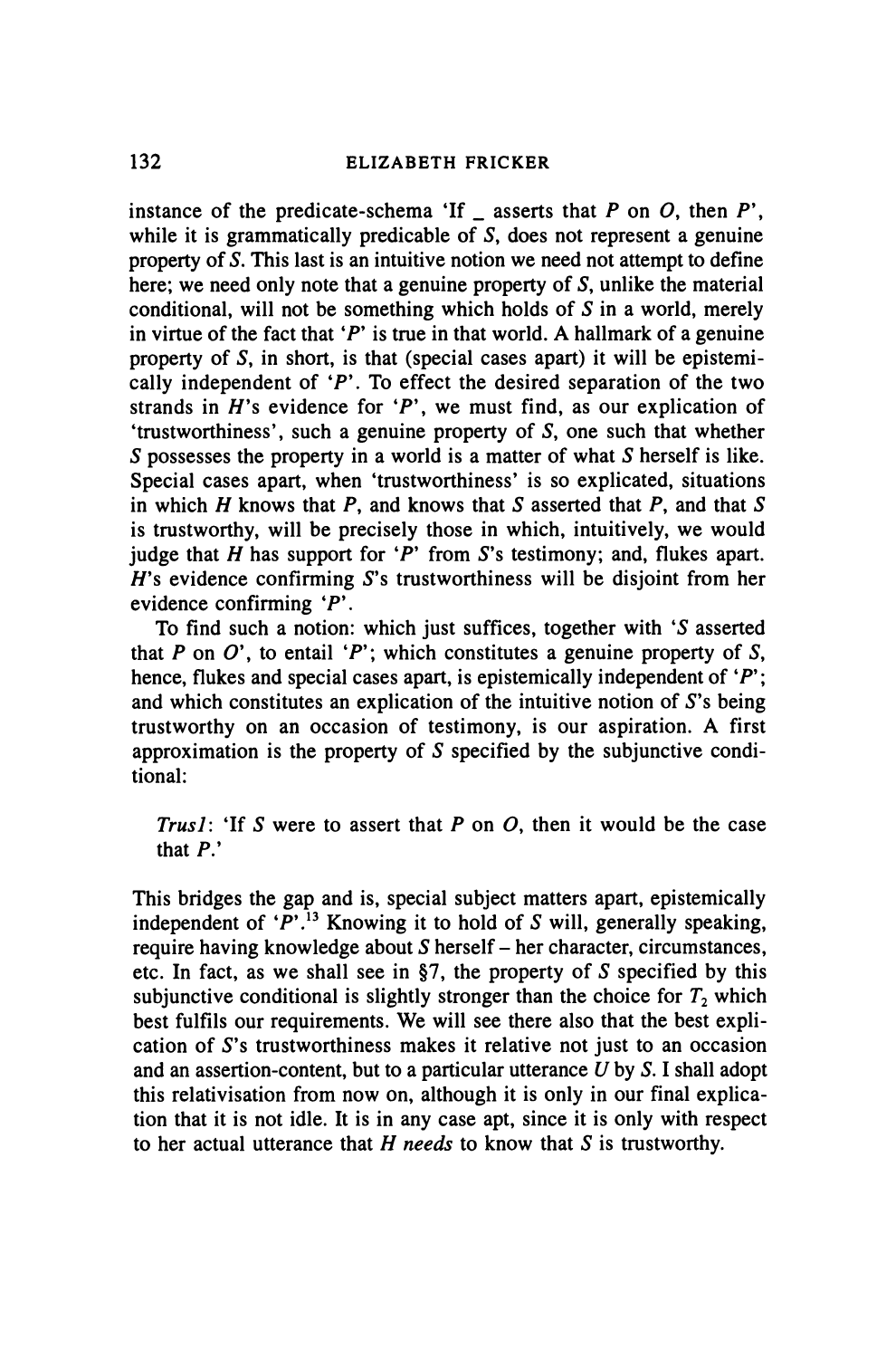4.

Our final explication of 'trustworthiness', and detailed account of how it can be empirically confirmed by a hearer, occupies §§7, 8. But we have enough, armed with the provisional suggestion Trusl, to make some initial points regarding our central concern: the question whether the trustworthiness of a speaker can sometimes be empirically confirmed, so that the reductionist route from'S asserted that *P'* to *'P'* is open. The reductionist must make good the following claim (of which, accordingly, the anti-reductionist's Negative Claim is to be construed as the denial):

*Local Reductionist Claim:* It can be the case that,<sup>14</sup> on a particular occasion *0* when a speaker S makes an utterance *U* and in doing so asserts that *P* to a hearer *H, H* has, or can gain, independent evidence sufficient to warrant her in taking  $S$  to be trustworthy with respect to *U.* 

(Notice that to appeal to one's independent knowledge of the truth of what is asserted by a speaker's utterance, as evidence for her trustworthiness with respect to it, is not circular; but neither is it a case of possible knowledge through testimony. As we saw above, for just this reason our preferred explication of S's trustworthiness with respect to *U* will not be such that merely knowing the truth of what is asserted by means of *U* is sufficient to establish it. Nonetheless, many instances of independent confirmation of the truth of what a certain speaker asserts provide inductive grounds to attribute a more general trustworthiness to her, as she builds up a track record of independently confirmed  $accuracy - see below.$ 

The reduction here claimed is only 'local'. That is to say, the claim is only that there can be occasions when a hearer has evidence that the *particular* speaker in question is to be trusted with respect to her *current*  utterance, without assuming this very fact. I shall call the question whether this local reductionist claim is true the 'local question' about testimony. The conception of the epistemological problem of justifying testimony adopted in §3 implies that a local reduction is all we need aspire to, or hope for. A 'reductionist' account of knowledge through testimony, in the context of this approach, means such a local reduction of each instance of knowledge through testimony to broader categories of knowledge, and patterns of inference.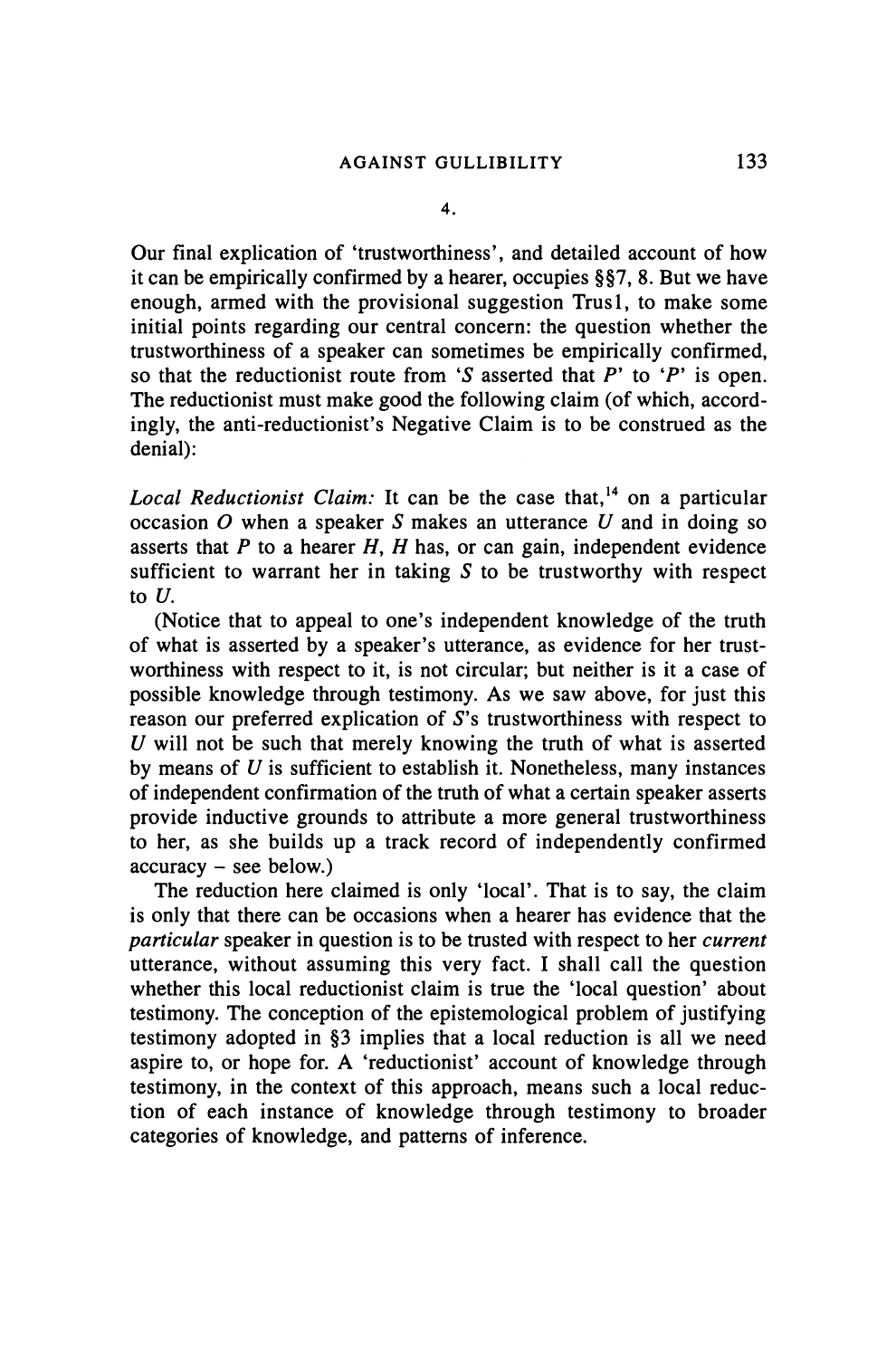Thus on our conception of the problem, justifying testimony by the reductionist route does not, at least in the first instance, require showing that the blanket generalisation, 'Testimony is generally reliable', (or, more simply, 'Most assertions are true') can be non-circularly empirically established. Such globally independent confirmation of the veracity of testimony would require that a hearer have evidence that *most of what she has ever learned through testimony is true,* where this evidence does not in any way rest on knowledge acquired by her through testimony. The fact that such a *global reduction* is not required for it, is crucial to the local reductionist position I argue for in this paper. For, as I readily agree with the anti-reductionist, there are general reasons, stemming from the essential role of simply-trusted testimony in the causal process by which an infant develops into the possessor of a shared language and conception of the world, why the prospects for a global reduction seem hopeless. So *this* negative claim is correct; but beside the present point. Notice therefore how the plausibility of the transcendental argument evaporates, once we identify just what the relevant Negative Claim is. For then we see how modest are the possibilities of non-circular confirmation which it denies, but which are all that is required, for knowledge through testimony to be possible in the absence of a presumptive right to trust.

True, the local reductionist question would transform itself into the global one, if it were the case that the only way of showing that a given speaker was trustworthy with respect to an utterance, was via appeal to the blanket generalisation. But, I suggest, this is not so. The blanket generalisation is actually neither sufficient nor necessary evidence to justify belief, on a particular occasion, that *this* speaker is trustworthy with respect to *this* utterance of hers, which is what it takes to justify belief in what she has thereby asserted.<sup>15</sup> Even if the generalisation were true, there could be circumstances surrounding particular utterances which rendered the speaker's trustworthiness with respect to them doubtful in spite of it. And typically the grounds, when there are such, for expecting a speaker to be trustworthy with respect to a particular utterance of hers, relate to the circumstances and character of the speaker, and the nature of her subject matter; they do not concern the generality of assertoric utterances at all.

More prima facie plausible is the claim that the only ground a hearer could ever have for believing a speaker to be trustworthy with respect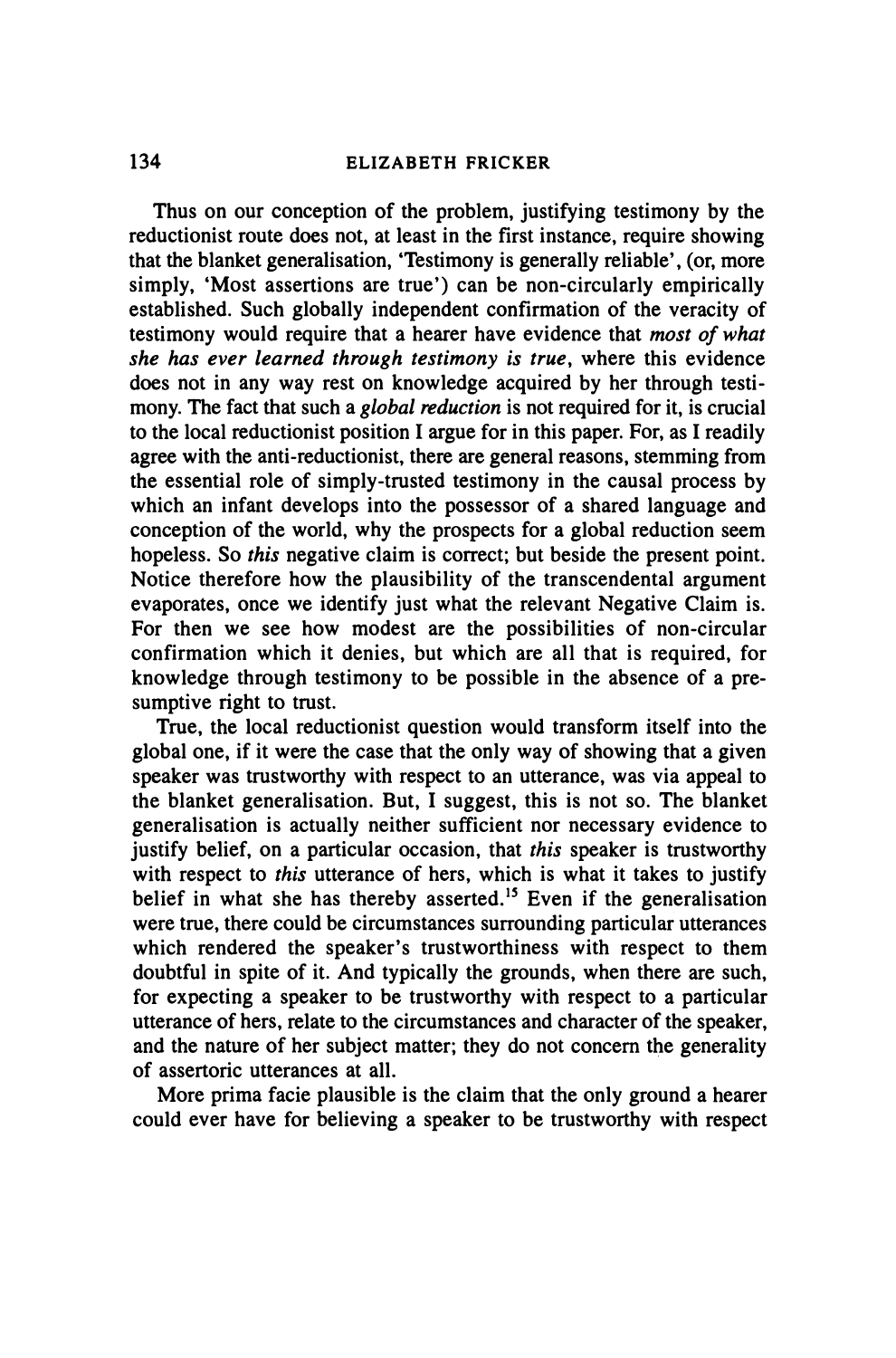to a particular utterance, would be knowledge on her part that that particular speaker is *generally* trustworthy, at least about that kind of thing. Certainly we very often do, quite reasonably, rely on, or distrust, particular individual's testimony on precisely such grounds. But such generalisations about a particular speaker very often *can* be established non-circularly (which amounts to: without reliance on any testimony from that speaker). One means (though not the only, nor the central one, as we shall see in §8) is the approved Humean fashion, induction from observed constant conjunction  $-$  we trust one person's report, because she has built up a track record of accuracy; we distrust another because she has accumulated the opposite. And anyway, knowledge of a speaker's general trustworthiness is not the only possible ground for believing her trustworthy with respect to a particular utterance, nor is it always sufficient: someone may be notoriously inaccurate about many things, but one can still reasonably expect her to be right about such elementary matters as what she had for breakfast, or whether she has a headache, or whether a familiar object is on a table in front of her. Conversely, certain circumstances and subject matters provide grounds to expect a generally trustworthy person to be less than reliable  $-$  a matter in which she is emotionally involved; something notoriously tricky; when she has been in deceptive or inadequately informing circumstances.

(Note, however, that the prima facie incredibility of what a speaker asserts by an utterance is *not* best treated as evidence against her trustworthiness with respect to it. As explained earlier, we need to separate the evidence for *'P'* stemming from the fact that it has been asserted by a trustworthy speaker, from other evidence for or against *'P'.* Where these conflict, there will ensure a Humean battle between them in the belief-updating processes of a rational hearer. To represent this battle most perspicuously, it is the *ex ante* estimate of the trustworthiness of a speaker that we should take; not one revised downwards in the light of her prima facie incredible utterance.)

Anti-reductionism about testimony looks plausible if reductionism is so construed as to involve commitment to the claim that the blanket generalisation can be non-circularly established.16 But my 'local' reductionist can happily grant that this is impossible. There is no need to show that the blanket generalisation can be non-circularly established, in order to show that a hearer can earn herself the right to trust a speaker on an occasion, without needing the gift of a PR; thereby providing a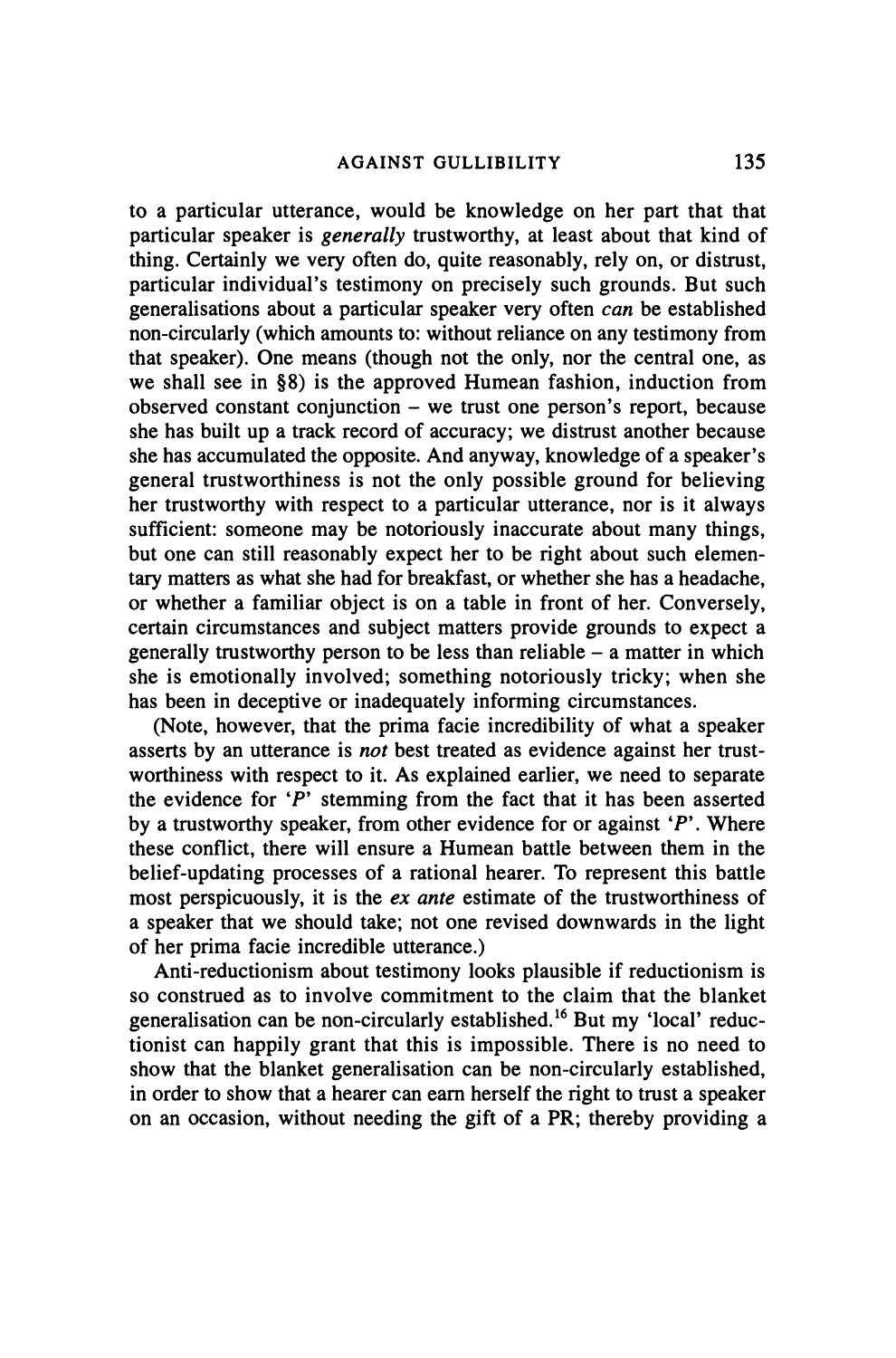reductionist solution to the only epistemological problem of testimony which needs to be solved, viz. the local problem.

There is no space in the present paper to consider the reasons why the project of non-circularly confirming the global generalisation is hopeless, nor to defend my view that this does not undermine the rationale for insisting on justification severally for beliefs acquired through testimony. So I shall simply state my views. My view of the global 'problem' about testimony is that it is not a problem. The project of trying simultaneously to justify all of our beliefs which rest in any way on testimony (or equally, to justify a single testimony-belief, but without appealing to any beliefs based on testimony) is not one that is properly embarked on, and we certainly do not need to seek to found these beliefs as a totality in something else. The desire to show that the blanket generalisation can be non-circularly established is an instance of the foundationalist yearning to provide credentials for our system of beliefs from outside that system, or from a privileged subset of it. In this instance this task would be to hive off the part of our belief-system which rests, inter alia, on testimony, and show that it can be 'founded' in the remainder which is not. My insistence that the local question is the only legitimate question about testimony is of a piece with a more general coherentist approach in epistemology. Insofar as the anti-reductionist about testimony is expressing an adherence to coherentism, in opposition to foundationalism, I am with her. But this issue of global reductionism, or foundationalism about testimony, comes apart from the issue I am concerned to address. My issue is the local reductionist question: whether, *within* a subject's coherent system of beliefs and inferential practices (in the gradual dawning of light over which testimony will have played an essential part), beliefs from testimony can be exhibited as justified in virtue of very general patterns of inference and justification; or if a normative epistemic principle special to testimony must be invoked to vindicate them and explain their status as knowledge. The issue whether there is a presumptive right to trust not based on evidence is this internal, coherentist issue.

*5.* 

Is knowledge through testimony a distinctive category of knowledge at all? First note that we may define as our epistemic category, and topic of investigation: coming to know that something is so, through knowing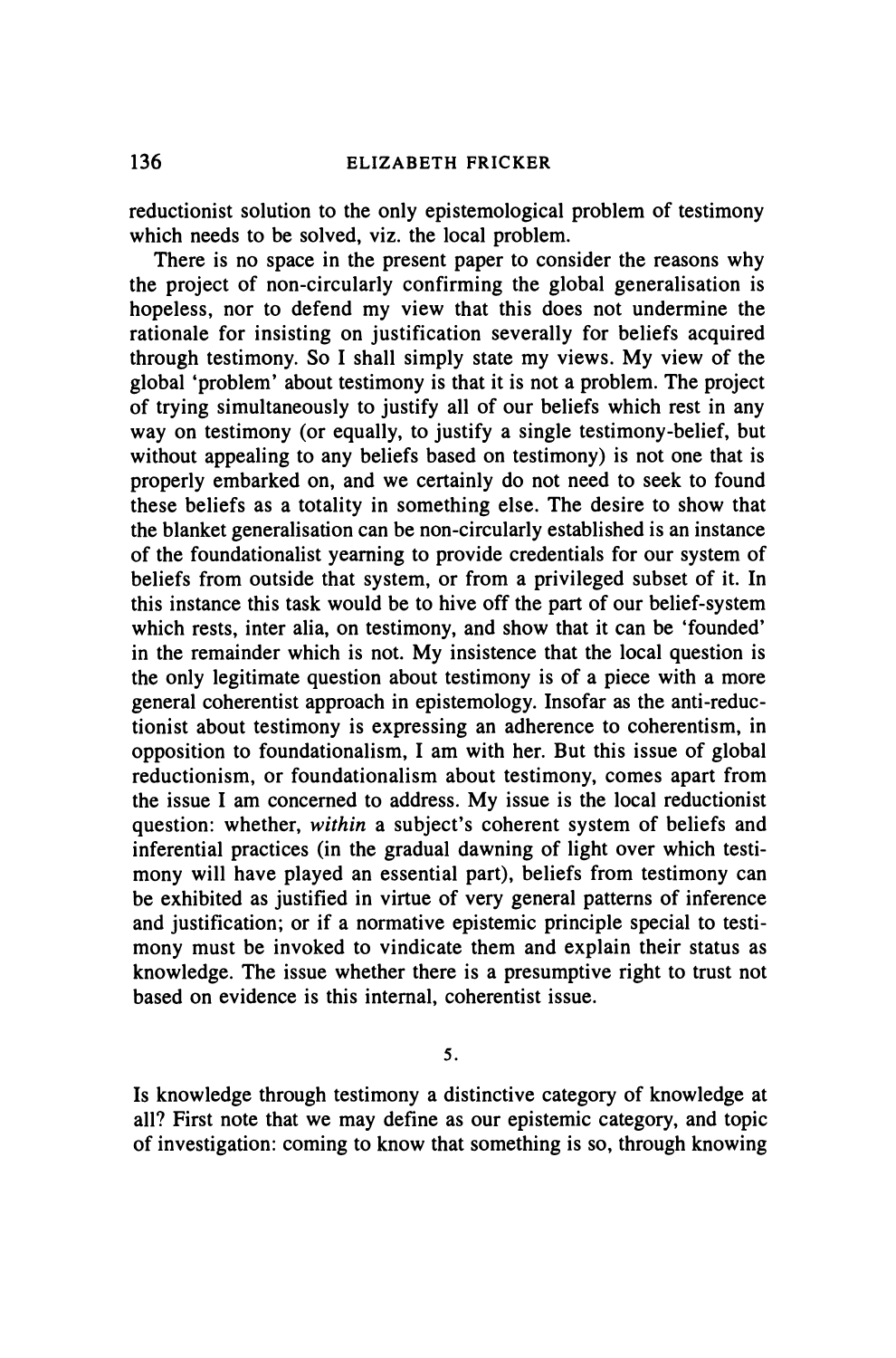that a certain speaker has asserted it to be so. This definition is restrictive in two respects. First, as to what comes to be known. This restriction is theoretically apt, since there is clearly nothing systematic and general to be said about the unrestricted topic of 'whatever one may be able to infer, on an occasion, from the fact that someone has made an assertoric utterance with a certain content of that occasion'; while we may, as in the present paper, hope to say something general about the inferential path via which a hearer may come to know that which is the content of an assertion, from the fact that it has been asserted. Second, the definition restricts the means by which knowledge of that which is asserted is gained, to being via knowledge of the content and force of the speech act (which will, normally, be obtained through understanding it). This definition excludes, from counting as knowledge gained through testimony, any knowledge gained by one who takes a 'barometer' approach to a group of creatures: that is, who tries to obtain information about the world, from discovering correlations between the sounds the creatures make, and how things objectively are - but who does not regard the creatures as agents nor categorise their utterances as intelligent speech acts. This exclusion is again theoretically apt, since the mechanism involved in gaining any such knowledge is quite different; but in any case, the possibilities for finding such brute phonetic type/ environmental-state correlations are very limited, with regard to a fully sophisticated human language-using practice.

But in one respect our definition is permissive: there is no restriction on the subject matter of the speaker's assertion. The domain of potential knowledge through testimony is, on this conception, that of serious assertions aimed at communication, whatever their subject matter. This is at odds with the ordinary language use of 'testimony', which tends to confine it to eye-witness reports of observable events.

Testimony, defined as just suggested, does indeed constitute a distinctive kind of *epistemic link.* There is a distinctive type of connection, characteristic of testimony, between a state of affairs, and a hearer's coming to believe in its obtaining. This connection runs through another *person,* a speaker - her own original acquisition of the same belief, her other mental states, her subsequent linguistic act, which transmits that belief to the hearer.<sup>17</sup> There being this distinctive type of link between a hearer, and what she comes to believe, in testimony, means that there is a distinctive type of justification associated with testimony, in the sense suggested earlier: we can identify a characteristic justificatory schema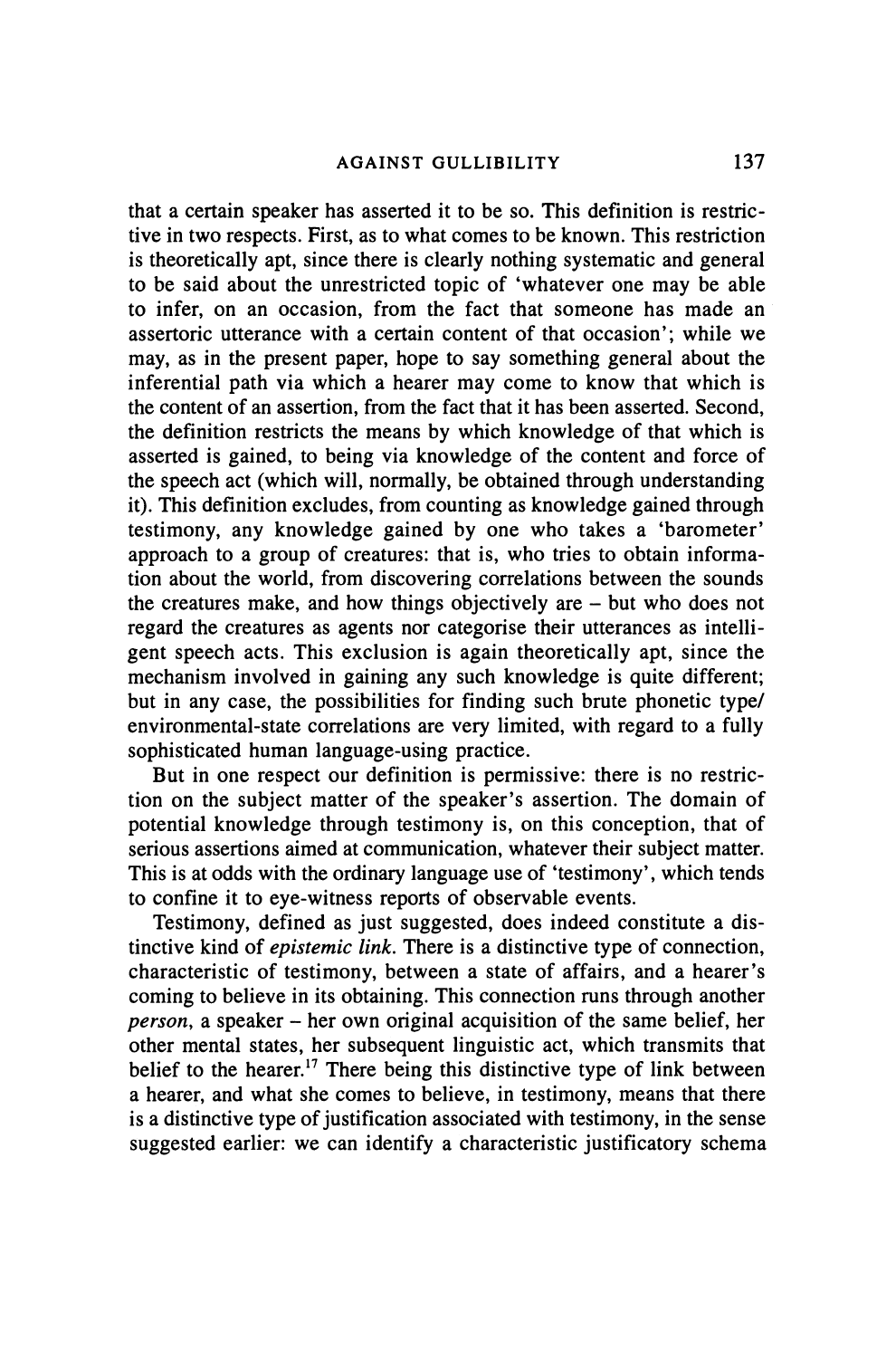$\mathcal{T}$ . A hearer has knowledge through testimony just when she has knowledge whose content is given by appropriate instances of the elements of  $\mathcal{T}$ , and can cite such knowledge, or evidence for it, in defence of her belief. But what there is not, this paper argues, is any new *principle of inference* or other normative epistemic principle involved, which is special to testimony.

This makes the 'problem of justifying testimony' unlike the 'problem of induction'. In the latter, the task is to show the legitimacy of a general *principle* of inference, one which is broadly comparable to the principles of deductive inference in the way in which it validates particular inferences of the form in question. It is therefore appropriate to approach the 'problem of induction' at a completely general level. The task is to show that an arbitrary inductive inference is valid, by showing that the principle of inference involved in any such inference is a valid one.<sup>18</sup>

Now the anti-reductionist may mistakenly suppose that the task of justifying testimony must be approached by looking for some highly general premise or principle which would serve to justify an *arbitrary*  testimony belief. Her error stems from a mistaken assimilation of the form of the problem of justifying testimony to that of justifying induction. An anti-reductionist who makes this mistake will start by investigating whether the blanket generalisation 'Testimony is generally reliable' can be non-circularly empirically established, with the idea that this general premise, if established, would suffice to justify an arbitrary testimony belief. Finding that such global independent confirmation of testimony is unattainable, she concludes that testimonybeliefs must instead be justified by a special non-empirical normative epistemic principle.

My local-reductionist approach avoids the initial mistake, and so short-circuits the anti-reductionist's argument. If what were in question *were* a special normative epistemic principle, concerning testimony as a distinctive and unitary category of knowledge, then it would indeed apply indifferently to an arbitrary piece of testimony, and the task of justifying it would need to be conducted at an abstract general level. (Thus positive arguments *for* a blanket PR must indeed be conducted at that level.) But if there is no special epistemic principle in question, and what is common to all and only instances of knowledge through testimony is just a characteristic kind of belief-producing causal process, then there is no reason why what justifies belief in particular instances of testimony must be some proposition or principle applying to testimony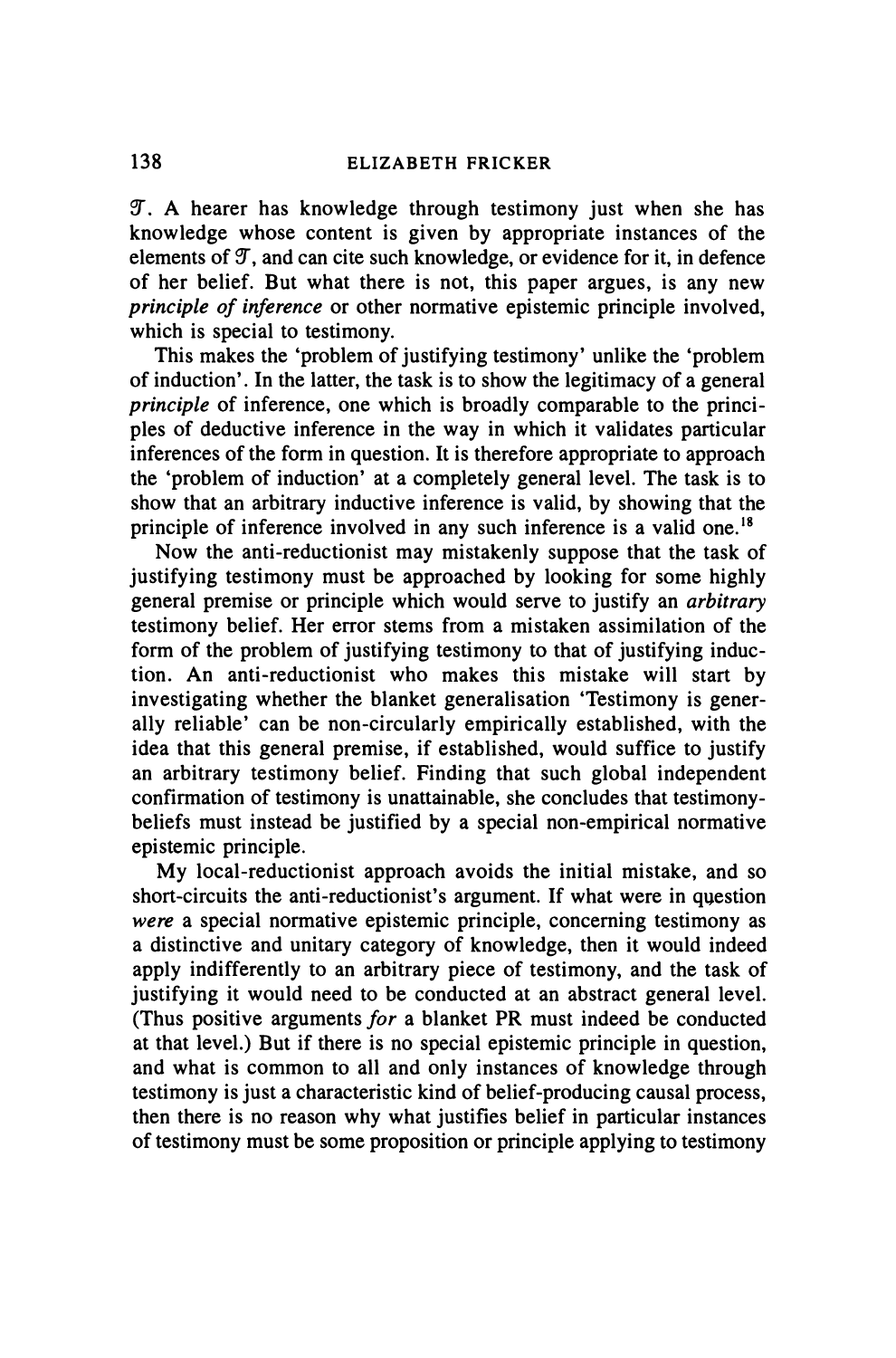in general. Instead, what justifies a particular hearer's belief in a particular assertion may be her knowledge of relevant facts about that situation and speaker, which warrant her in trusting him. (These will be, as it were, the *foreground* justifying facts – the ones in virtue of her knowledge of which she has gained *this* piece of knowledge through testimony. And which, as a minimum, we may require her to be able to articulate in its defence, for her belief to qualify as knowledge. Of course these facts can bestow knowledge of trustworthiness, and hence of what is asserted, only on a hearer who is equipped with a suitable background of more general knowledge. The account of §§7, 8 will spell out what this is.)

I suggested above that it was hopeless, but fortunately unnecessary for any legitimate enquiry, for an individual to try for *wholly independent*  confirmation of the blanket generalisation that 'Testimony is generally reliable'. But it is only on this foundationalist conception of the project of confirmation that it is impossible. A more limited, non-foundationalist version (in which the enquirer makes no attempt to abrogate all of her existing knowledge which depends on testimony) is a perfectly feasible research project. But I think that looking for generalisations about the reliability or otherwise of testimony, in the inclusive sense of *serious assertions aimed at communication of belief,* as a homogeneous whole, will not be an enlightening project. Illuminating generalisations, if there are any, will be about particular types of testimony, differentiated according to subject matter, or type of speaker, or both. True, there is a belief-producing process characteristic of testimony, and consequently a generic type of justification, as captured in  $\mathcal{T}$ . This gives one sense in which it is a distinctive and unitary category of knowledge. But when it comes to the probability of accuracy of speakers' assertions, and what sorts of factors warrant a hearer in trusting a speaker, testimony is not a unitary category. The account of how trustworthiness may be empirically established given in §8 below draws on and develops this idea. One aspect of the disunity is, I shall argue, that while there are certain limited epistemic rights to trust involved in particular types of testimony, there is no *blanket* PR to believe what is asserted without needing evidence of trustworthiness, applicable to serious assertions aimed at communication as a whole, regardless of subject matter and circumstances.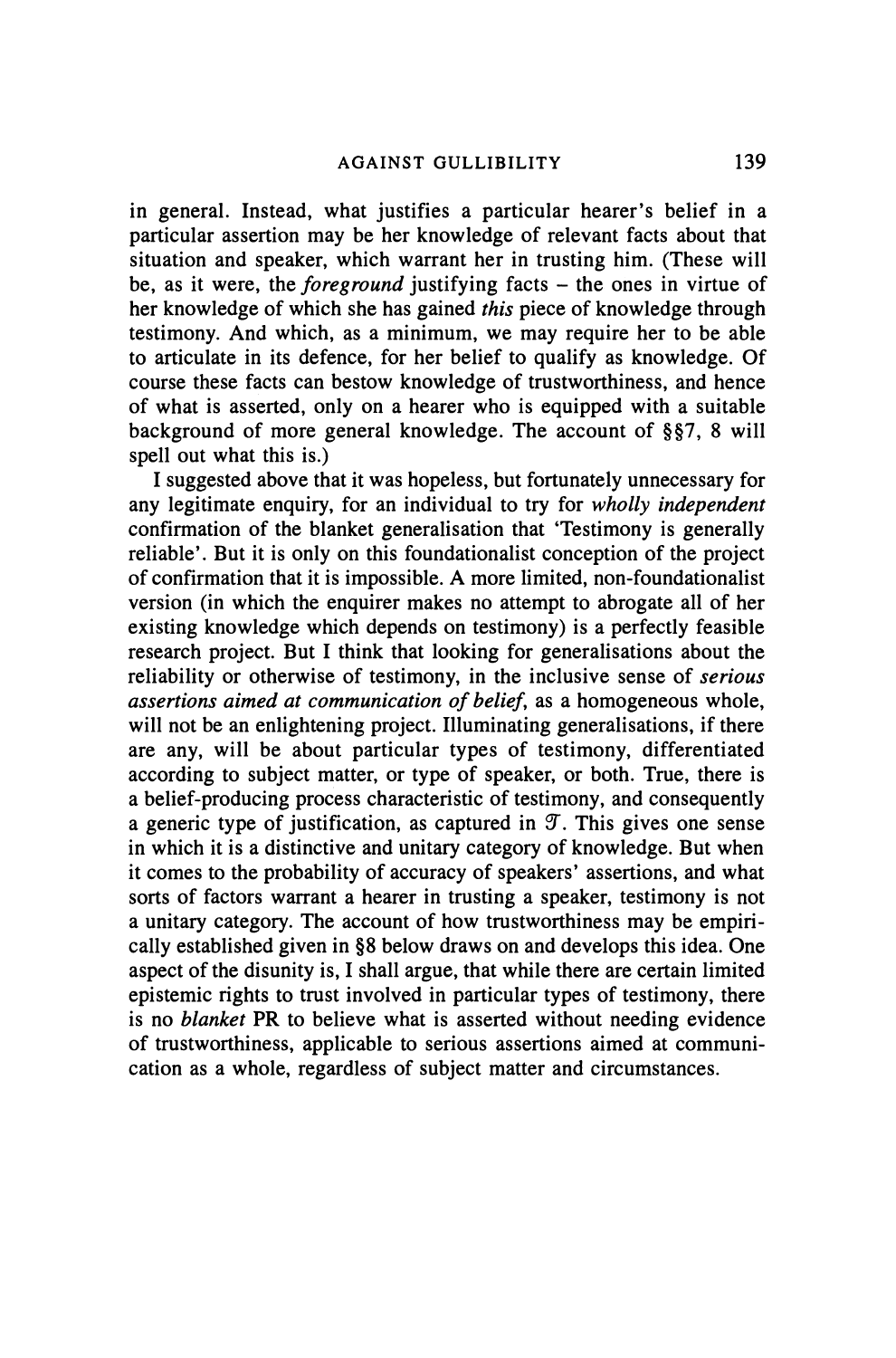6.

In §8 I shall sketch an account of how the trustworthiness with respect to an utterance of a speaker may be confirmed. The kind of confirmation described is, I maintain, often available, and is sought by a discriminating, justifiedly-believing, hearer. The account adopts the standpoint of our commonsense theory of persons and of the nature of speech acts, according to which it is a contingent matter whether a particular assertoric utterance is true, and the speaker trustworthy; and vindicates, within this framework of commonsense theory, the view that a speaker's trustworthiness with respect to an utterance is an empirically ascertainable matter.

But we need first to clarify further the PR thesis which I am opposing. It has several dimensions of possible variation in strength, which must be spelt out, if we are to see just what is the contrast between it, and the view I shall propose.

The 'presumptive epistemic right' in question is a right to form belief in a certain proposition in a certain situation, without needing to have further evidence, or to make further investigations. But we get a weaker, or a stronger thesis, according to what this proposition is. The strongest PR thesis (that is, the one which demands the least of the hearer!) is one which legitimises *simple trust* as capable of yielding knowledge. A hearer has this attitude to a speaker if and only if she is disposed to form belief in any proposition which the speaker seriously asserts in an utterance whose content she grasps; and she lacks the conceptual capacity even to appreciate the possibility that what the speaker says may be false; that is, she lacks a full grasp of our *common-sense linguistics*  (CSL), which contains a conception of the nature of language as a social institution, and of the epistemic link which testimony constitutes, including the nature of the speaker's action, and her typical role. (Simple trust is, plausibly, the condition of children at a certain stage in their development.) A simple truster does not have the conception of the speaker's trustworthiness or lack of it, nor appreciate the need for it, so there is no question of her believing in it. A PR thesis endorsing simple trust thus posits an epistemic right on the part of a hearer to believe what is asserted in an utterance, without further conditions, when she has perceived and grasped the content of that utterance; thus in particular without requiring of the hearer-knower the capacity to conceive the trustworthiness of the speaker. (This cagey formulation is required,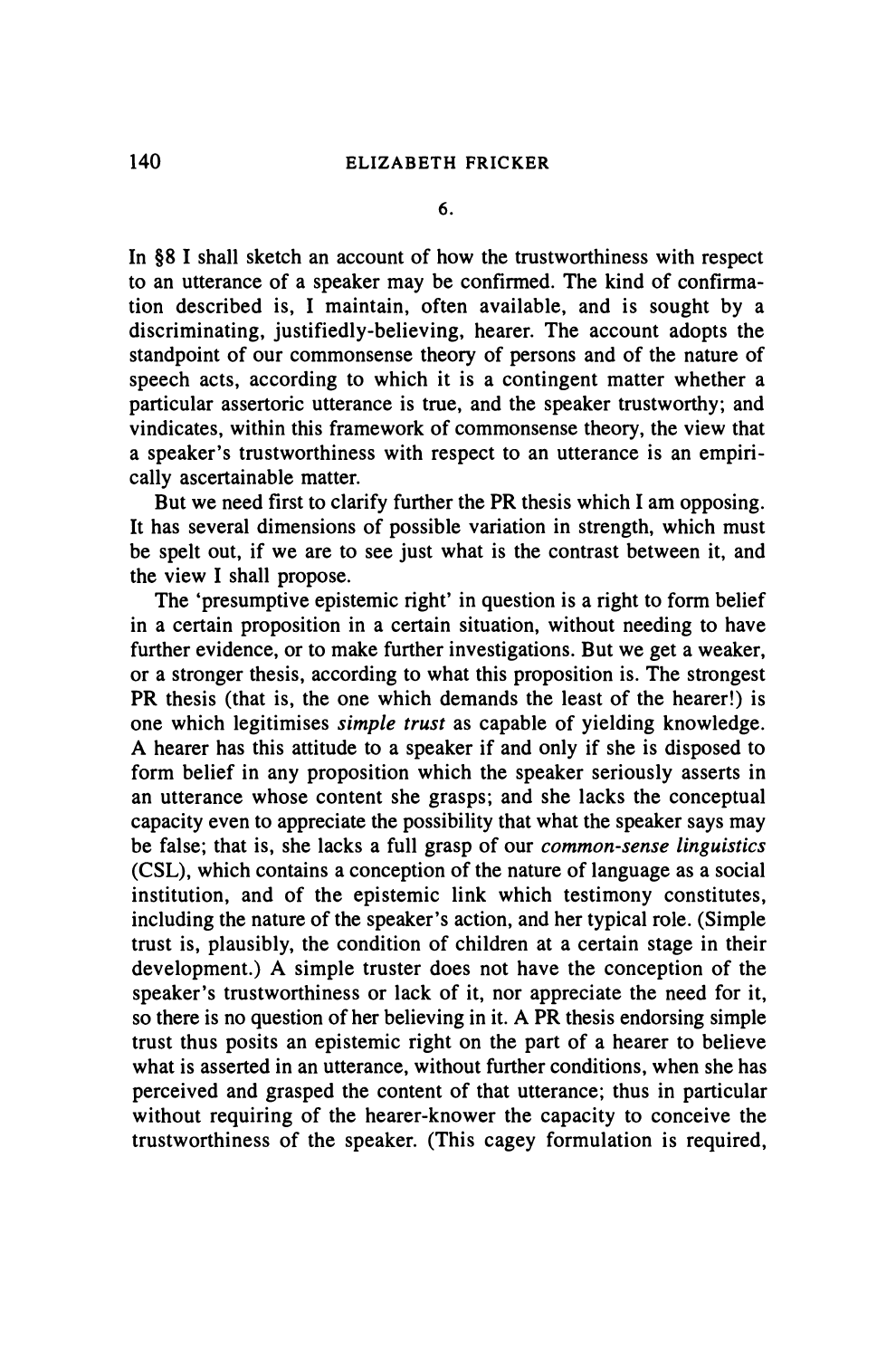since it is doubtful whether one who lacks a full grasp of CSL, though she may respond to an utterance by forming a belief in what is asserted, can be said to conceive the utterance as an assertion in the full richness of that concept.)

A weaker PR thesis, which requires that the hearer be a master of CSL, and appreciate the need for trustworthiness, posits an epistemic right on the part of a hearer to presume an arbitrary speaker to be trustworthy, without needing to have any evidence for this, or to engage in any assessment of the speaker. This thesis is, in the first instance, a licence to believe in the trustworthiness of the speaker; and only derivatively, in the proposition she asserts.

The first, strongest PR thesis makes sense as a thesis about the conditions under which a subject may acquire knowledge from others' assertions (although of course other, 'external' conditions must be added - at the very least truth of what is asserted); but only as part of a reliabilist account of that concept. It cannot be part of any plausible justificationist account, since a subject cannot defend her belief unless she understands the defence; and, as remarked, even the concept of assertion is not available to one who lacks the rest of  $CSL - \text{lacks}$ understanding that an assertion is, by the nature of the act, not necessarily true, hence the speaker needs to be trustworthy, etc. A simple truster is not in a position to say, with full understanding, even "Someone told me so".

We can therefore leave behind this strongest PR thesis, and consider further only the PR to assume trustworthiness; which restricts the domain of knowledge through testimony to masters of CSL, full participants in the social institution of language, conceptually equipped to play the speaker's, as well as the hearer's role.<sup>19</sup> The point of this PR being the consequent entitlement to believe what is asserted, it is, of course, the minimal gap-bridging property of trustworthiness of the speaker with respect to her current utterance, which is its immediate object. No epistemic right to assume any generalisation about speakers' trustworthiness is needed. Cf. the local/global distinction drawn earlier. Of course the sense in which a hearer is required by our PR to assume, or believe, the speaker to be trustworthy, is not that she is required consciously to form that belief, or consider the question, whenever she forms a belief in what a speaker asserts; but merely that she appreciates the need for trustworthiness, and is disposed to judge the speaker to be trustworthy (or else to abandon her original belief in what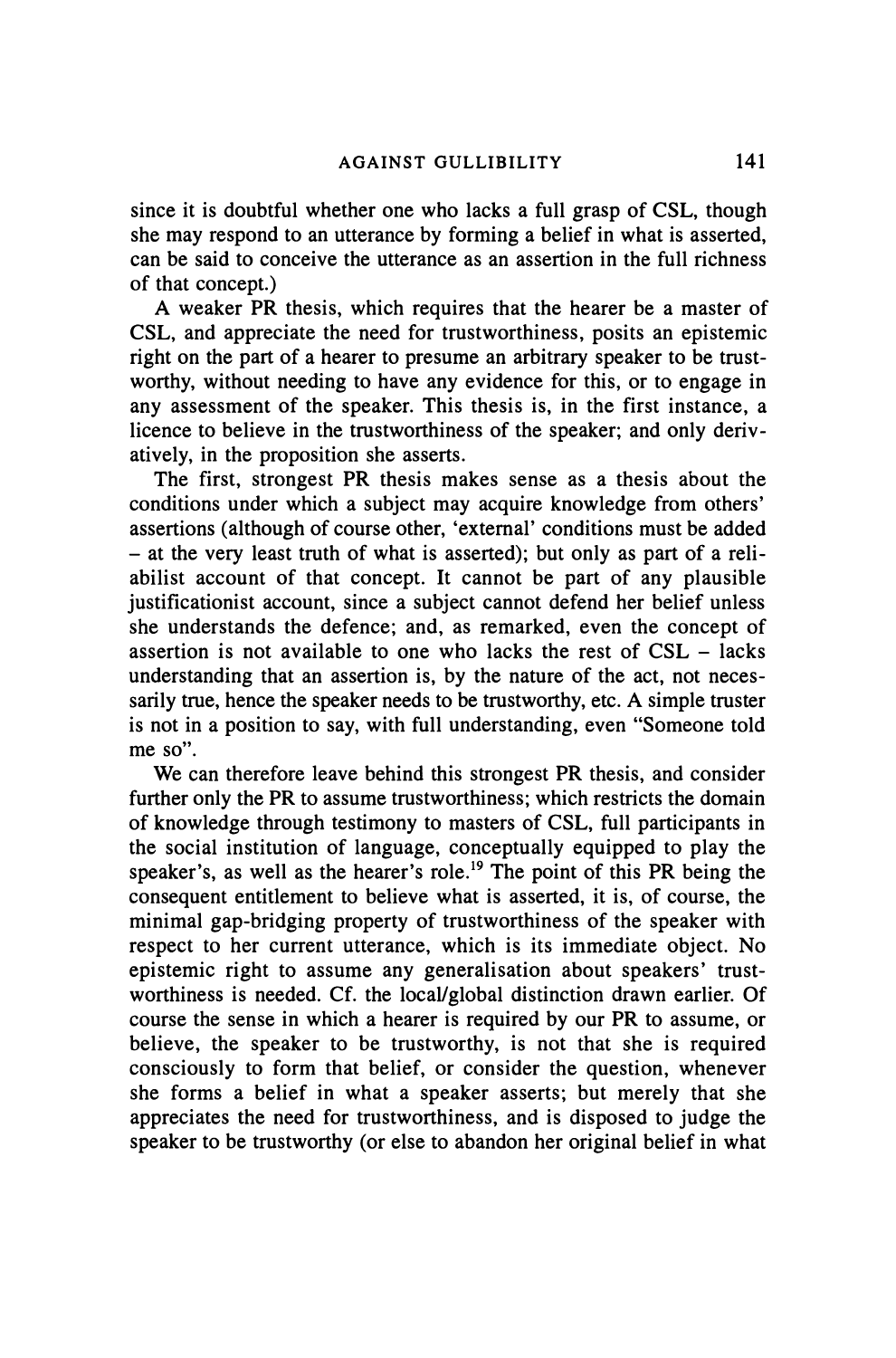was asserted), when challenged. Implicit belief in trustworthiness will always be attributable to such a hearer, when she believes an assertion.

Our epistemic right to believe (whether in trustworthiness, or in what is asserted), to be at all plausible, must be only 'presumptive' - that is, it must be defeasible in appropriate circumstances. Several dimensions of variation enter here: as to what these 'defeating conditions' (d.c.s) are, and what the hearer's relation to them must be. How strong an epistemic charter our PR thesis is will depend very much on these details of its specification.

A d.c. is, certainly, a condition which cancels the hearer's epistemic right to believe  $-$  in the speaker's trustworthiness or, for the strong PR, in what is asserted. That is to say, when the hearer knows one to obtain, she should not form, at any rate not without further evidence, the 'defeated' belief. This gives us a first aspect of the hearer's required relation to a d.c.. On a reliabilist approach, it could be enough that her disposition to believe is thus cancelled, when she is aware of a d.c. But within a justificationist approach, it must be that this disposition of the hearer stems from her appreciation of how the d.c. 'defeats' this belief. Here, there is again a weaker and a stronger option. A d.c. may defeat a proposition, in the sense that it constitutes strong evidence for the falsity of that proposition. Call these *proposition-defeating* d.c.s. Alternatively, it may merely defeat, i.e. cancel, the right to presume that proposition to be true - being a circumstance which indicates that the proposition *may* not be, or cannot be assumed to be true, rather than being definite evidence for its falsity. Call these *presumption-defeating* d.c.s. Clearly, the proposition-defeating d.c.s with respect to any presumptive belief are a subset of the presumption-defeating d.c.s. So a presumptive right to believe in the trustworthiness of a speaker which is cancelled by anything which throws in doubt the presumption that a speaker is trustworthy, will be much weaker  $-$  since much more often defeated  $-$  than one which is cancelled only by definite evidence of untrustworthiness.

Similarly, a defeasible right to believe in trustworthiness is a weaker epistemic charter for hearers, than a defeasible right to believe what is asserted  $-$  since anything which defeats  $P'$  will, ex post, defeat the speaker's trustworthiness with respect to any utterance she makes in which she asserts that *P*; while the converse does not hold. The strongest possible PR - to believe that *P,* just on the ground that it has been asserted that *P,* whenever one does not already possess evidence showing *'P'*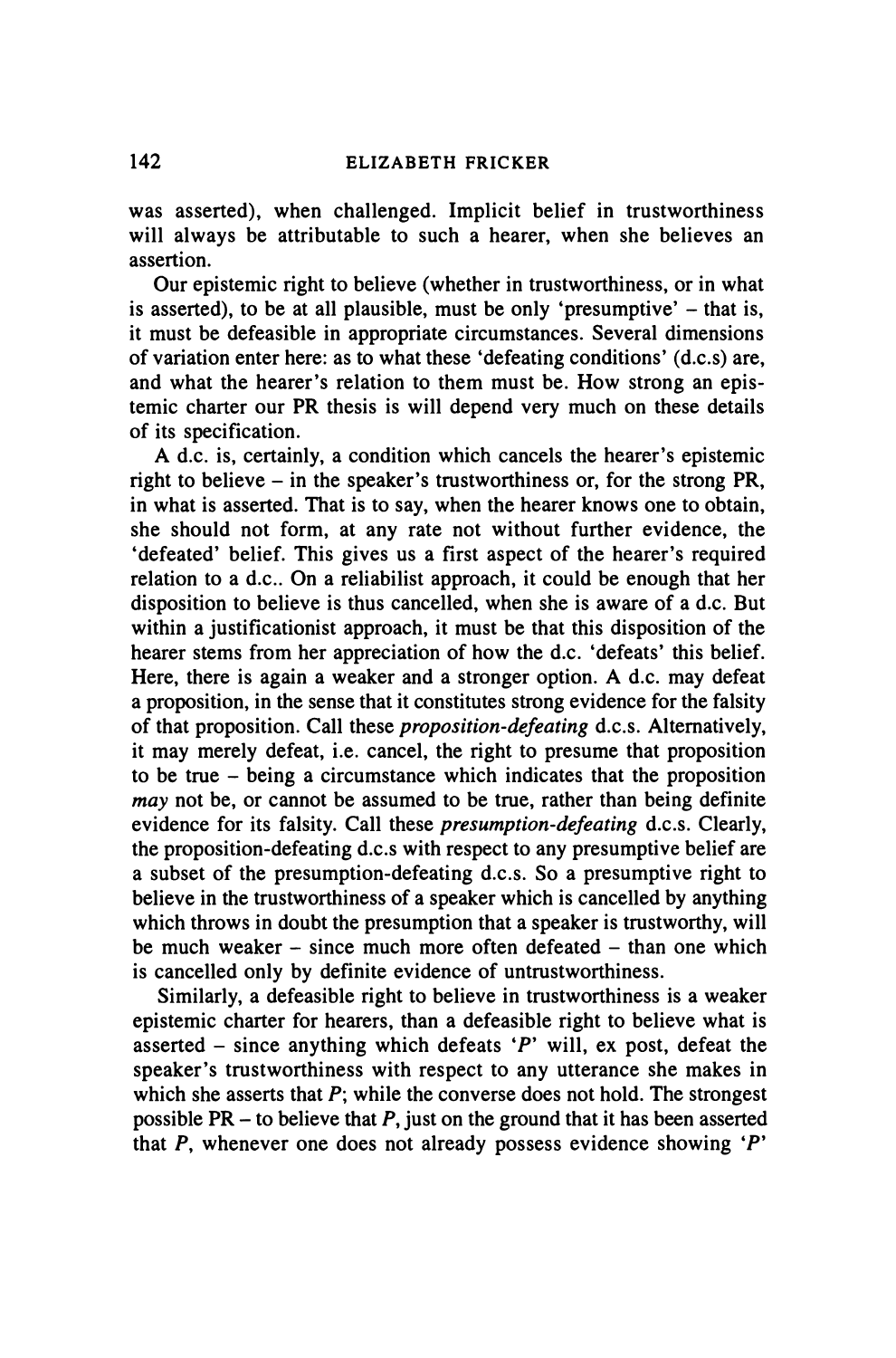to be false, is indeed an epistemic charter for gullibility! But the weakest one: Where the presumptive right is to assume trustworthiness, and a d.c. is any condition which defeats the presumption, by merely raising a question as to the speaker's likely trustworthiness, is a much more limited affair.

There remains a further dimension of variation in the hearer's required relation to the d.c.s, in whichever sense these are taken. The nub of their being d.c.s, is that when the hearer is aware of one, she should not form the 'defeated' belief. When the d.c.s defeat the proposition that the speaker is trustworthy, she should not form belief in it at all; when they defeat the presumption in favour of trustworthiness, she should not believe in it without further investigation: without first engaging in some assessment of the speaker for trustworthiness. The further dimension of variation which remains is: Is the hearer required to look for, be on the alert for, the presence of such d.c.s (of whichever kind)? We know that, when aware of one, she should withhold belief: but is she in addition required to ensure that whenever a d.c. obtains, she will be aware of it, if it is within her epistemic grasp to be so? Or, if not this first, which is a very onerous requirement, then is she at least required to engage in some search for d.c.s, or to be on the alert for the presence or d.c.s?

In fact, the grid of differences set up by our dimensions of variation exhibits some collapse here. Conditions which defeat the *presumption*  in favour of trustworthiness are conditions which switch on a requirement to assess the speaker for trustworthiness, i.e. they switch off the right just to assume this without checking on it, the dispensation from epistemic activity which the right to presume trustworthiness constitutes. But to be obliged to keep a constant look-out for any conditions which would suggest that the speaker may not be trustworthy, is not very different from being obliged to assess the speaker for trustworthiness, simpliciter! Such an attenuated PR is not a PR at all: it is not a dispensation from epistemic activity. If the d.c.s defeat the *proposition*  that the speaker is trustworthy, the requirement always to be on the look out for such conditions is somewhat less onerous, but still seems not to be very much weaker than a straightforward requirement to assess the speaker for trustworthiness. The notion of a PR, we may conclude, seems only to make sense when it is interpreted as giving the hearer the right to believe without engaging in epistemic activity; when there is no requirement to be on the alert for d.c.s, of either kind.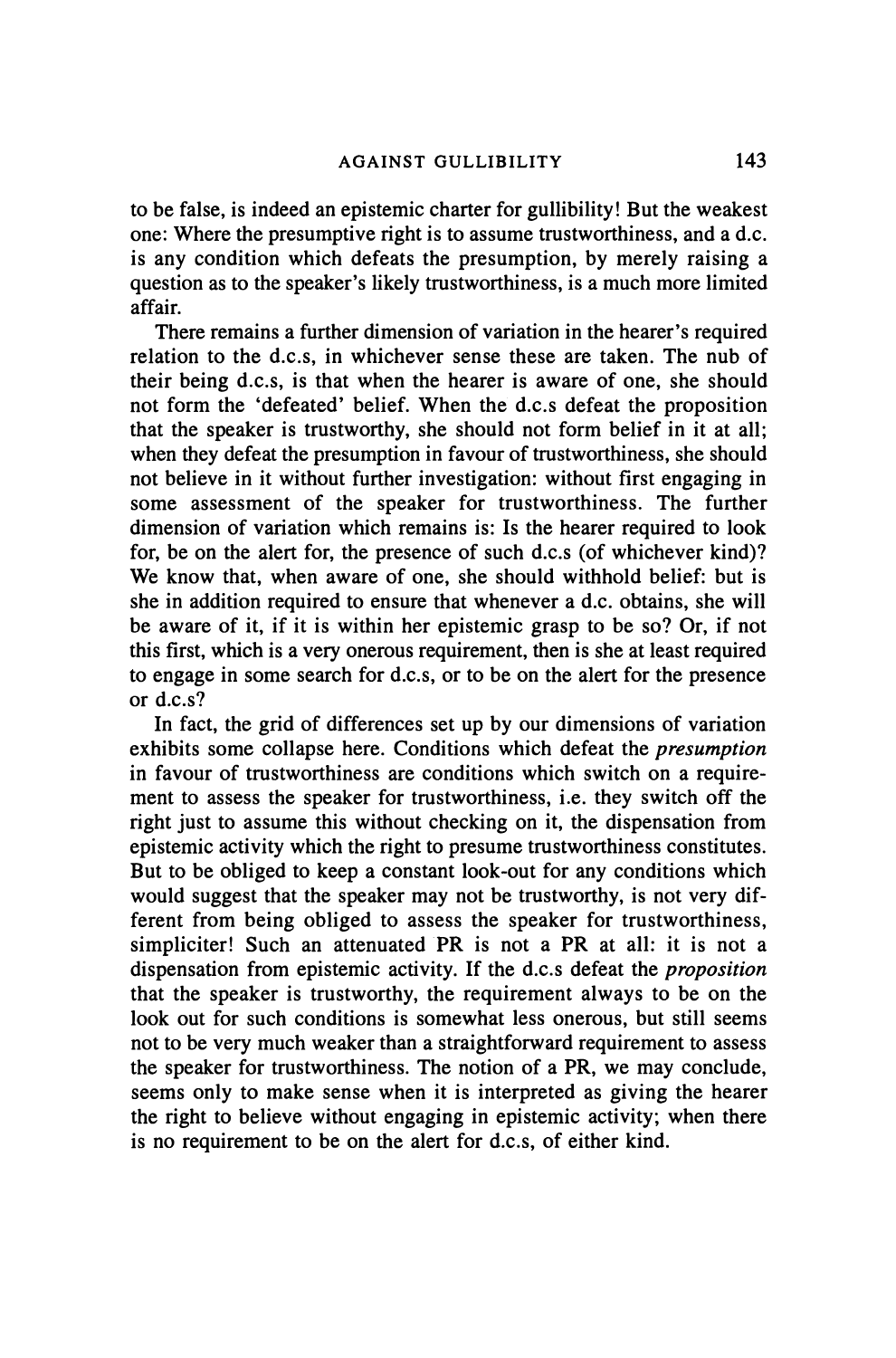# 144 ELIZABETH FRICKER

These considerations reveal the possibility of an interestingly different kind of thesis, which is not a PR, that is, a dispensation from the requirement to assess the speaker; but is rather a thesis applying within the project of assessment, about how it is properly done. I shall call it a *default-position* thesis. To say that a hearer must withhold belief in a speaker's trustworthiness whenever she is aware of signs revealing untrustworthiness, and that moreover she is obliged to be on the alert for such signs, is tantamount to saying the following: the hearer is obliged, always, to assess the speaker for trustworthiness; but within this exercise, the hypothesis of trustworthiness has special status in that it is the default position  $-$  it is to be ascribed, in the absence of positive signs of its opposite. The account given in the §8 of how a speaker's trustworthiness may be assessed by a hearer will posit limited default position precepts in favour of what we will shortly identify as the components of trustworthiness.

Our discussion has shown that a PR thesis which is strong enough to be worthy of the name, while fitting into a justificationist framework, is best formulated thus:

PR: An arbitrary hearer *H* has the epistemic right, on any occasion of testimony *0,* to assume, without any investigation or assessment, of the speaker *S* who on *0* asserts that *P* by making an utterance *U,*  that *S* is trustworthy with respect to *U*, unless  $H$  is aware of a condition  $C$  which defeats this assumption of trustworthiness – that is, C constitutes strong evidence that  $\overline{S}$  is not trustworthy with respect to *U;* in which case, *H* should not form belief that *P* on the strength of S's assertion that *P,* and should believe, at least implicitly, that *S*  is not trustworthy with respect to *U.* 

This PR is still programmatic, in that it does not specify just what circumstances would constitute strong evidence against trustworthiness, and there is scope for broader and narrower interpretation here. But it clearly involves what we have identified as the key element of aPR: the dispensation from the requirement to monitor or assess the speaker for trustworthiness, before believing in it. Thus it may be called a PR to believe *blindly,* or uncritically, since the hearer's critical faculties are not required to be engaged. Notice also that it is a *blanket* PR, entitling the hearer to believe in trustworthiness, hence in what is asserted, on any occasion of testimony, whatever the subject matter may be.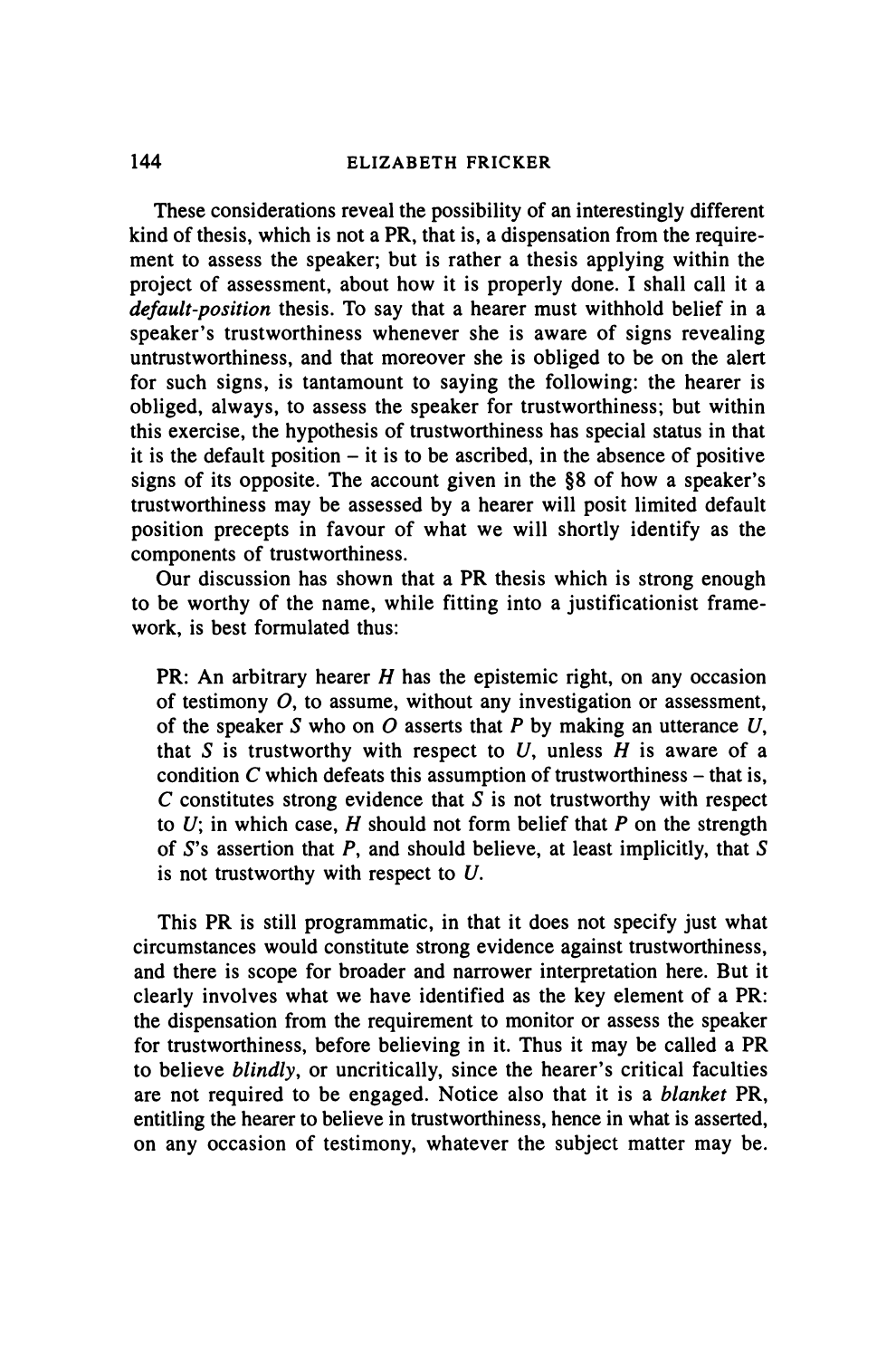(Assuming only that the nature of the subject matter can never in itself constitute strong *ex ante* evidence against trustworthiness.)

It is such a blanket PR to believe blindly that constitutes an epistemic charter for the gullible. and to which I am opposed. The account of how empirical confirmation of trustworthiness is possible set out in §8 involves a limited presumption in favour of trustworthiness. in the very different sense we have identified: it is. in some circumstances. the default hypothesis *within* the critical task of assessing the speaker for trustworthiness.

7.

The thesis I advocate in opposition to a PR thesis. is that a hearer should always engage in some assessment of the speaker for trustworthiness. To believe what is asserted without doing so is to believe blindly. uncritically. This is gullibility. (Though not the only kind. Believing in trustworthiness too easily. i.e. attempting assessment. but doing it badly. is also being gulled!)

 $So - to return to our central question - if indeed a properly dis$ criminating hearer always assesses a speaker for trustworthiness. what precisely is this property. and how is an empirically-based estimate of it obtainable?

Our method is to develop an epistemology of testimony. including an account of what a speaker's trustworthiness with respect to an utterance consists in, by appeal to the relevant parts of our commonsense theory of the world. This stance is part of a coherentist approach in epistemology: we criticise our belief-forming methods, and standards of justification, from *within* our existing conceptual scheme, rather than attempting to find some mythical point outside it from which to do so.

Now, CSL tells us that, in the normal case,  $20$  a serious assertoric utterance by a speaker S is true just if S is sincere, i.e. believes what she knowingly<sup>21</sup> asserts, and the belief she thereby expresses is true. This breakdown is entailed by the commonsense conception of the nature of a speech act of assertion, and of the link between its occurrence, and the obtaining of the state of affairs asserted to obtain. And commonsense person-theory tells us that it is moreover contingent whether any particular utterance is both sincere, and expresses a true belief: it is inherent in the nature of the link, and the psychology of the human subjects who are speakers, that insincerity and honest error are both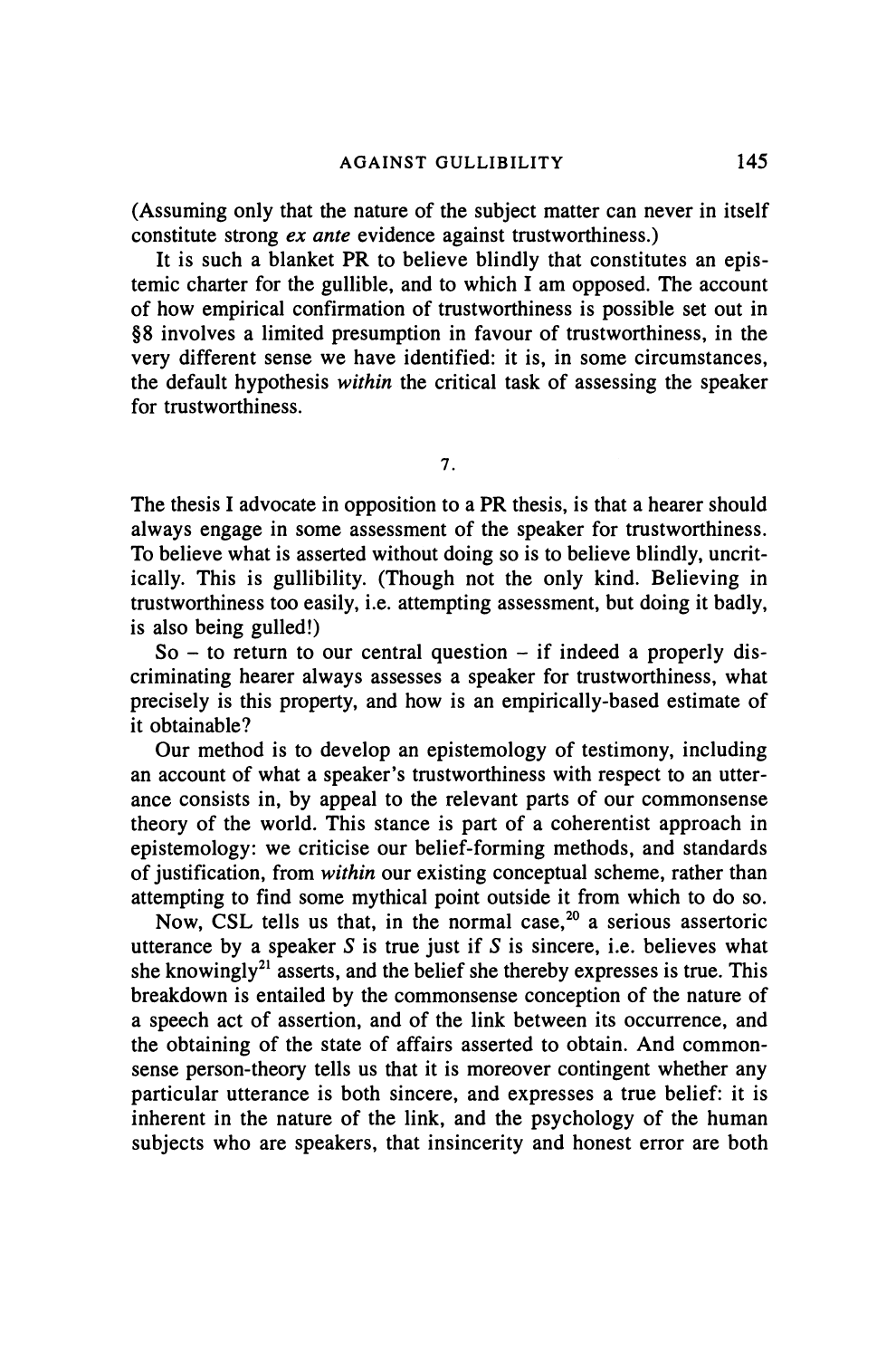perfectly possible. Indeed, commonsense person theory tells us that false utterances are quite common, especially for some subject matters. (This, we may note, constitutes the prima facie case against a blanket PR to assume any assertoric utterance to be true, a fortiori against one to assume that the speaker is trustworthy. The case is an application of the epistemic precept: 'If a significant percentage of  $F_s$  are not  $G_s$ , one should not infer that X is G, merely from the fact that it is *F.'* A belief so formed is not epistemically rational, which is to say it is not justified.)

In §3 we gave Trusl as a rough initial explication of a speaker's trustworthiness with respect to an utterance *U* made on an occasion 0, by which she asserts that *P*. Trus1 is logically equivalent to the claim: 'If S were to assert that *P* on 0, then her assertion would be true'. We have now seen that the truth of S's utterance breaks down (in the normal case to which we confine ourselves) into the utterance's being sincere, and S's expressed belief being true. This suggests that we may frame a more illuminating definition of a speaker S's trustworthiness with respect to an utterance  $\bar{U}$  made on an occasion  $\bar{O}$ , by which she asserts that  $\bar{P}$ , thus:

*Trus2:* 'If S were to assert that *P* on 0, then it would be the case that S's assertion is sincere, and that the belief she thereby expresses is true.'

Trus2 fulfils our basic requirement on  $T_2$ , that of entailing 'P' when combined with  $T_1$ . It is more illuminating than Trus1, since S's sincerity, and whether it is likely that if S on 0 believes that *P,* then her belief will be true, are what a hearer may, in the first instance, make an empirically-based assessment of. (It is not equivalent to Trusl, since it does not cover the fluke case of a would-be liar who unknowingly utters a truth.)

But the illumination this breakdown provides also shows that Trus2 (and so also Trusl) gives a definition of trustworthiness which is needlessly strong. To be justified in believing what is asserted by an utterance  $U$  of a speaker  $S$  on an occasion  $O$ , a hearer need not know that *any* utterance with that content by  $S$  on  $O$  would be sincere; it is enough that she is able to tell that S's *actual* utterance *U* is so. And this difference of strength is empirically significant. We may take sincerity to be a predicate of utterances, and it is very often precisely a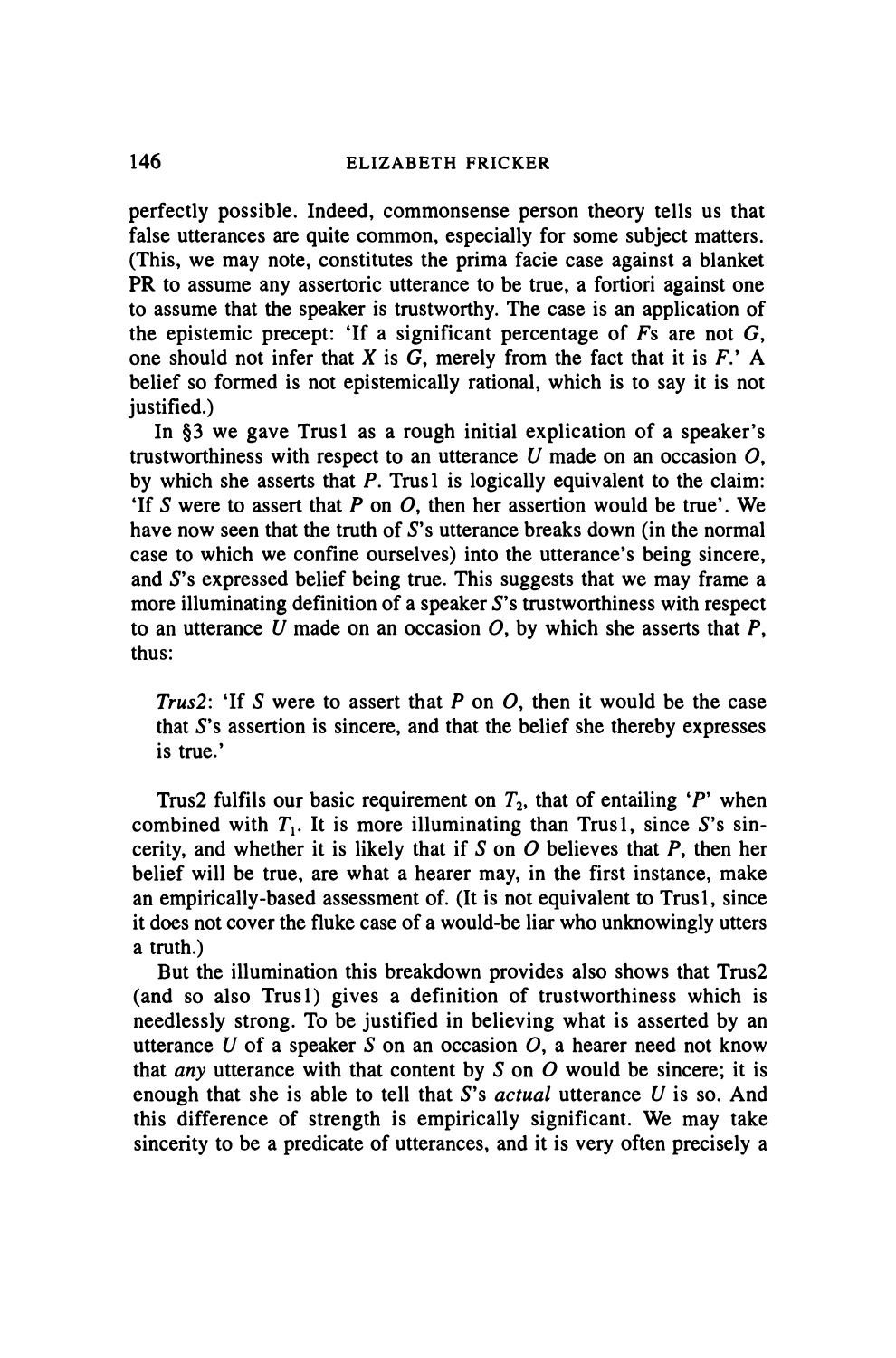particular utterance that a hearer *H* is able to tell to be sincere, through sensitivity to such features of its delivery as tone of voice, and manner of the speaker. *H* may be able to tell this about an utterance of a speaker who in fact, and perhaps to  $H$ 's knowledge, is very often insincere  $$ one of whom the stronger sincerity condition contained in Trus2 is false.

Thus, I suggest, our best and final definition of a speaker's trustworthiness with respect to an utterance *U* is as follows:

*Trus(S, U):* A speaker S is trustworthy with respect to an assertoric utterance by her *U,* which is made on an occasion *0,* and by which she asserts that *P,* if and only if

(i) *U* is sincere, and

(ii) S is *competent with respect to 'P' on O*, where this notion is defined as follows:

If S were sincerely to assert that *P* on *0,* then it would be the case that *P.* 

In this definition the relativisation to a particular utterance *U* by S is not idle.

Trus(S, U) fulfils, as best we can,<sup>22</sup> the requirements explained in §3. It combines with *T* to entail *'P',* and there is no weaker alternative which does so, and which is epistemically independent of 'P'. *S*'s 'competence with respect to *P'* is defined as in (ii), rather than by a strictly weaker material conditional, in order to fulfil the desideratum of epistemic independence of *'P',* which we saw in §3 that a material conditional fails (equally when the requirement of sincerity is inserted in the antecedent).<sup>23</sup> Notice also that it is right to take the antecedent as in (ii), rather than 'If S were to believe that *P* on *0* ... '. The latter would give a condition which is again unnecessarily strong: perhaps it is only the worlds in which S believes that *P* sufficiently confidently to *assert* her belief, that are all P-worlds.

Trus(S, *U)* is weaker than the everyday notion of someone's being a trustworthy or reliable informant, since the latter usually refers to a speaker's assertions more generally, implying that she is generally sincere, and is competent with respect to most of the things she makes claims about. But a person S who is untrustworthy, in this generalised sense, can still be Trus(S, U), and known by a hearer  $H$  to be so, with respect to a particular utterance *U;* in which case, *H* has grounds to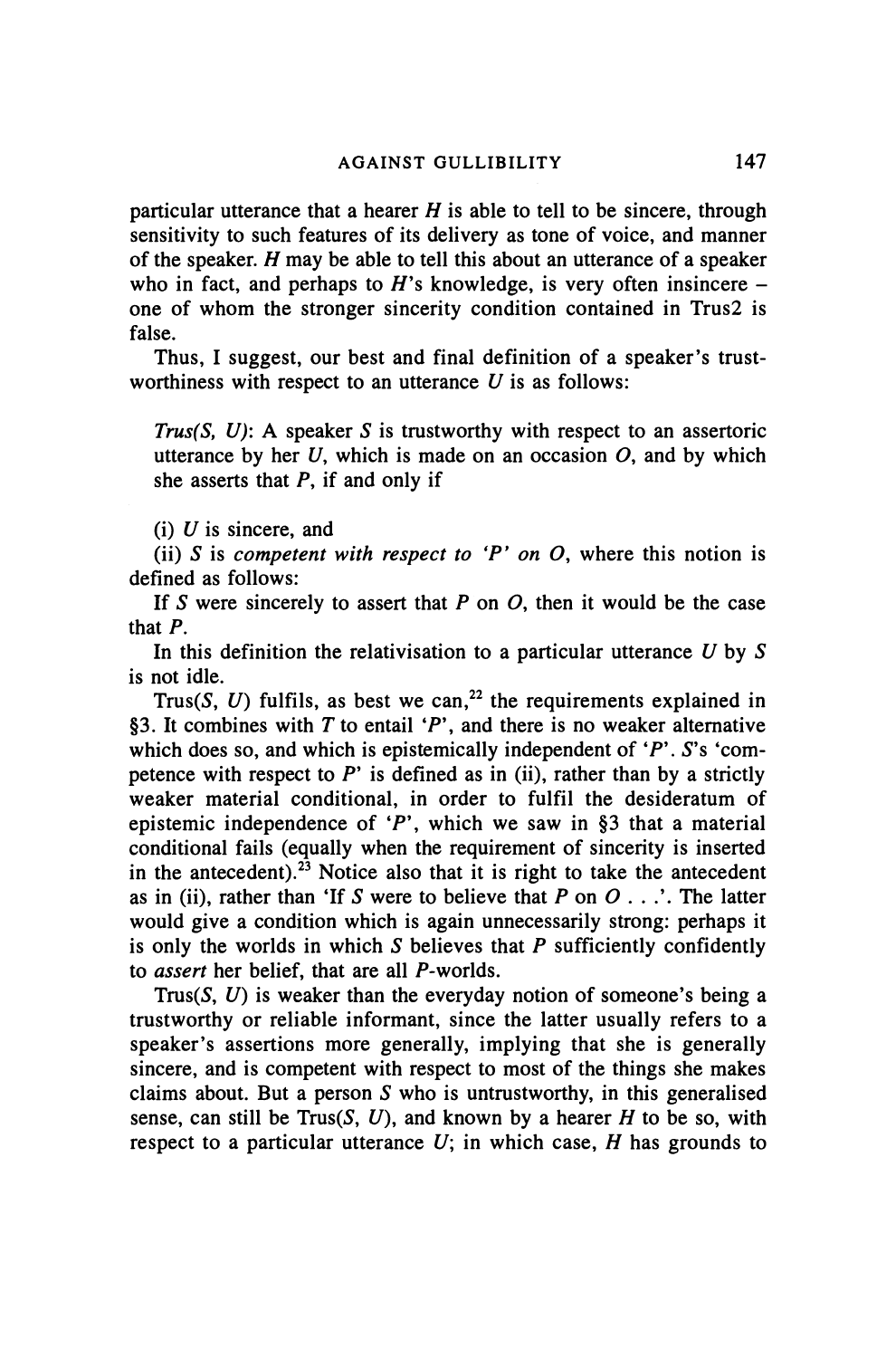# 148 ELIZABETH FRICKER

believe what is asserted by that utterance. Trus $(S, U)$  is the minimal gap-bridging property which we set out to find. As such, it captures the idea that *that utterance* of the speaker is to be trusted.

8.

We have identified the question how a speaker *S's* trustworthiness regarding an utterance *U* may be empirically confirmed as the question how Trus(S, *U)* may be confirmed, that is to say, how the sincerity of *U,* and *S's* competence with respect to the content of *U,* may be confirmed. Notice that these claims are not esoteric, nor technical, but are mere spellings out of what sheer common sense about language, and speakers, tells us.<sup>24</sup> Thus in requiring that hearers appreciate the need for trustworthiness, and assess the speaker for it, we are requiring nothing more than what any full participant in the institution of human language is well equipped to appreciate the need for; and, as I shall now argue, can very often achieve.

In recognising an utterance by a speaker as a speech act of serious assertion, with a certain content, a hearer is ipso facto engaging in a minimal piece of *interpretation* of the speaker – ascribing to her an intentional action of a certain kind, and hence at the very least supposing the existence of some configuration of beliefs and desires which explain that action. The theme of my account is: the epistemically responsible hearer will do a bit more of the same. She will assess the speaker for sincerity and competence, by engaging in at least a little more interpretation of her.

A speaker's sincerity and competence, or lack of them, are aspects of her psychology - in the case of competence, in a suitably 'broad' sense, which takes in relevant parts of her environment. Assessment of them is part of, or a prediction from, a more extended psychological theory of her. So, in order to assess a speaker's trustworthiness, a hearer needs to piece together at least a fragment of such a theory of the speaker  $$ an ascription of beliefs, desires, and other mental states and character traits to her. Thus it is commonsense psychology or person-theory, and the related epistemic norms for attribution of these states, that we must look to, to see how trustworthiness can be evaluated.

Notice therefore that while, as we saw in §4, one way of estimating a speaker's trustworthiness is by induction from past assertions of hers independently confirmed as accurate, this is not the best way. As always.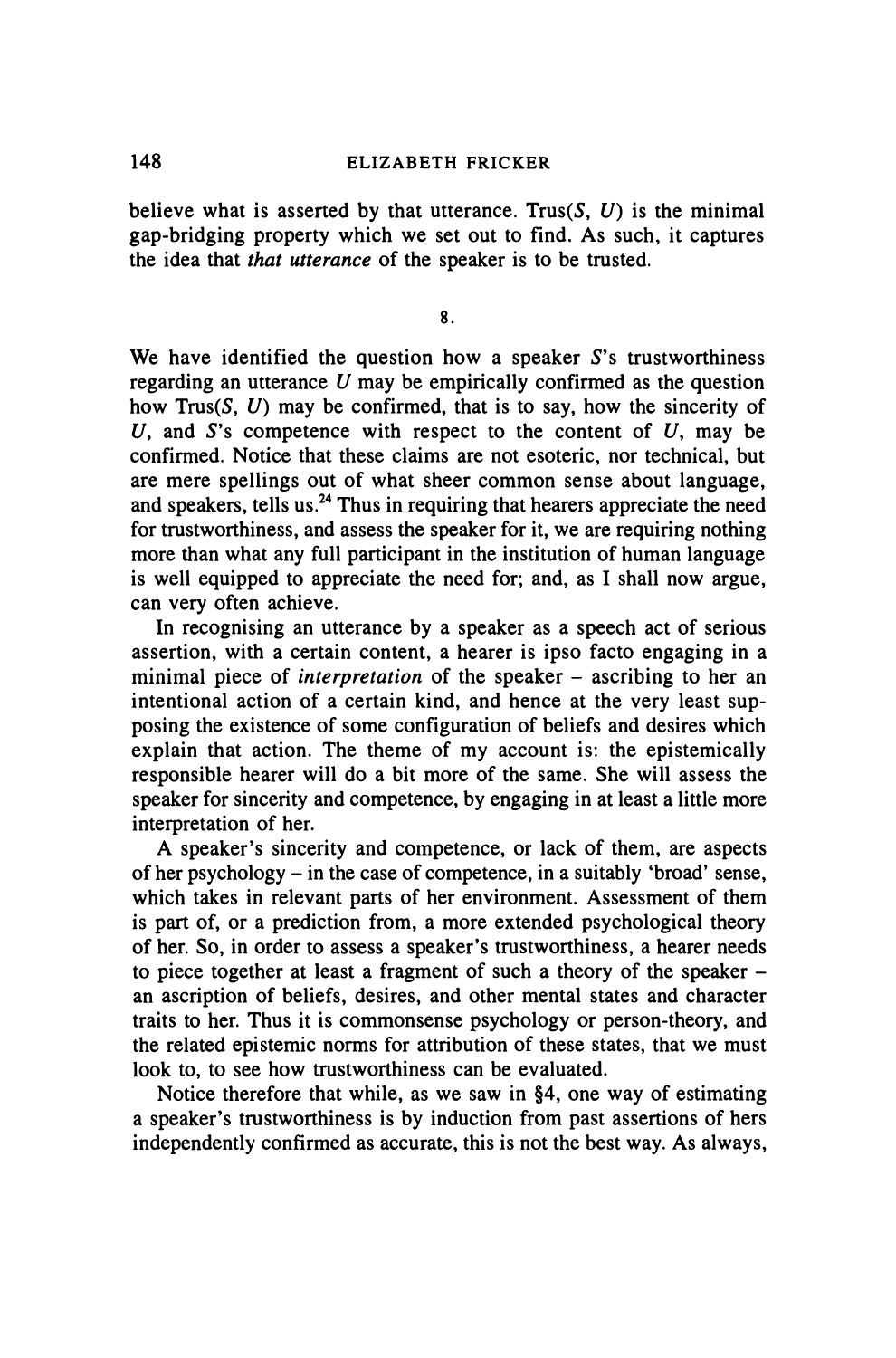predictions from a *theory* of the subject matter in question – in this case, the psychology of the speaker  $-$  will do better, and where there is conflict should override mere extrapolation of observed correlations with no underlying explanation of why they obtain.<sup>25</sup>

Indeed the primary task for the hearer is to construct enough of a theory of the speaker, and relevant portions of her past and present environment, to *explain* her utterance: to render it comprehensible why she made that assertion, on that occasion. Whether the speaker's assertion is to be trusted will, generally speaking, be fall-out from this theory which explains why she made it; and it is difficult to see how sincerity and competence could be evaluated other than through the construction of such an explanation.

(The need to explain the utterance is sharply felt, when a hitherto reliable informant makes a wildly unlikely claim. - Has she gone crazy? Or been elaborately tricked? Is she kidding?  $-$  Or is the best explanation that her outrageous claim to have seen flying saucers is really *true?* We feel at a loss; but it is these alternative explanatory hypotheses that we dither between.)

A psychological interpretation of an individual being an explanatory theory of her, psychological concepts are theoretical in character at least in the respect that their meanings are fixed by their mutual interconnections, and their application to a subject is only holistically constrained by the 'data' to be explained, the subject's actions. Thus the norms which govern ascription of sincerity and competence will be part and parcel of the norms governing the ascription of psychological states more comprehensively. Notice however that norms of ascription – call them *Norms of Interpretation* – whose existence and correctness might be explained by the thesis that they have constitutive status in defining the so-applied psychological concepts, are ones which, at least in the first instance, apply to the highly idealised enterprise of constructing an extensive interpreting description of a person, with 'all' the data to hand; not to the construction of a small fragment of one, on very limited evidence. We shall return to this point below.

I shall first state what I think are the epistemic norms regarding how a speaker's sincerity with respect to an utterance, and competence regarding its content, may properly be estimated by a hearer; and then address the question of why they hold.

In claiming that a hearer is required to assess a speaker for trustworthiness, I do not mean to insist, absurdly, that she is required to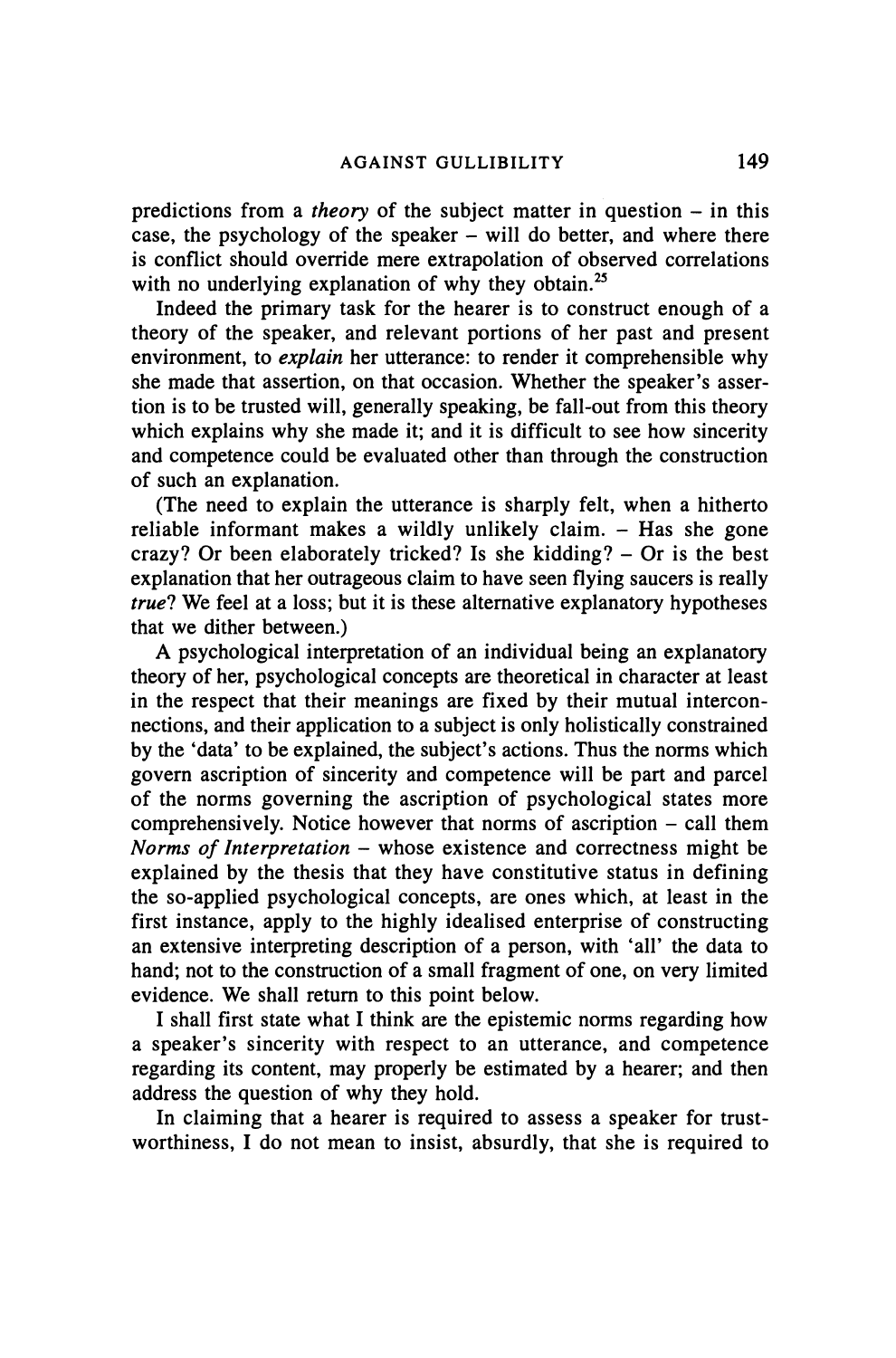conduct an extensive piece of MIS-type 'vetting' of any speaker before she may accept anything he says as true (cf. the implausibly onerous requirement dismissed earlier). My insistence is much weaker: that the hearer should be discriminating in her attitude to the speaker, in that she should be continually evaluating him for trustworthiness throughout their exchange, in the light of the evidence, or cues, available to her. This will be partly a matter of her being disposed to deploy background knowledge which is relevant, partly a matter of her monitoring the speaker for any tell-tale signs revealing likely untrustworthiness. This latter consists in it being true throughout of the hearer that if there were signs of untrustworthiness, she would register them, and respond appropriately.

Such monitoring of speakers, and appropriate doxastic responses formed on its basis are, 1 suggest, usually found in ordinary hearers, at least to some extent. However, this sort of monitoring for signs of untrustworthiness in a speaker is typically conducted at a non-conscious level. And while its results can generally be fished up into consciousness and expressed, albeit roughly, in words ("I didn't like the look of him"; "Well, she seemed perfectly normal"), no doubt the specific cues in a speaker's behaviour which constitute the informational basis for this judgement will often be registered and processed at an irretrievably sub-personal level. Can a justificationist account of knowledge allow that this kind of process may be knowledge-yielding? Yes, it can: insisting that subjects be able to retail the details of the cues they have responded to is demanding the impossible; but we may insist, compatibly with the sub-personal character of these perceptual or quasi-perceptual capacities, that the subject's beliefs must not be opaque to her, in that she must be able to defend the judgement which is the upshot of this capacity with the knowledge precisely that she indeed has such a capacity  $-$  that 'she can tell' about that kind of thing; though she does not know how she does it.

Expert dissimulators amongst us being few, the insincerity of an utterance is very frequently betrayed in the speaker's manner, and so is susceptible of detection by such a quasi-perceptual capacity. But honestly expressed false belief is not so readily detectable, and an informed assessment of a speaker's competence about some subject will typically require that the hearer already know something of the speaker's cognitive talents and failings. How then is knowledge of the latter attainable by a hearer, without, if not an MIS-style vetting, then at least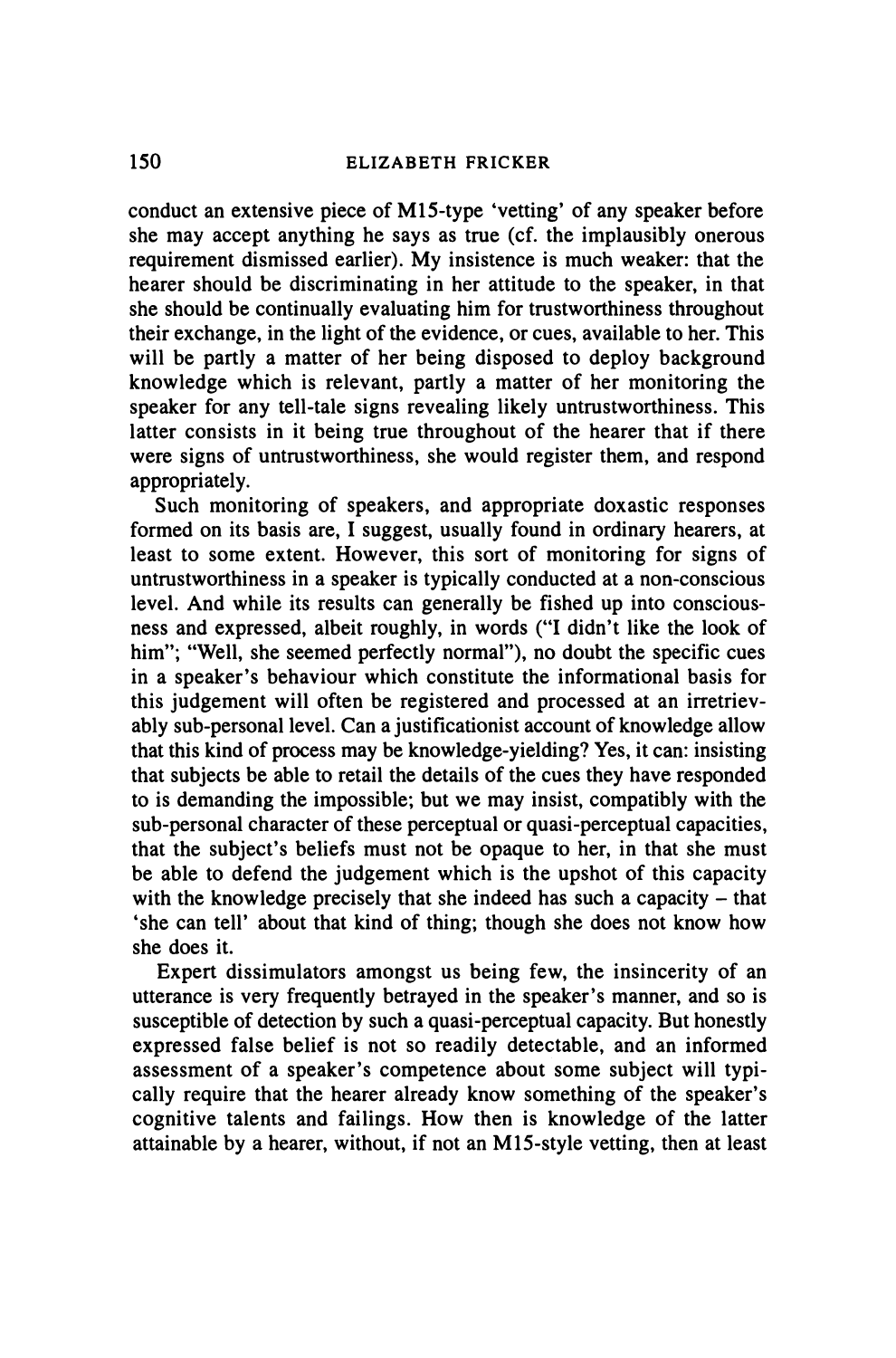a lot more research than is feasible, when you just want to know the time and have forgotten your watch? As regards sincerity, I suggested that it was tell-tale signs of its absence that a hearer must be disposed to pick up. The flip-side of this coin is that, while there is no right to assume sincerity without monitoring the speaker for it, sincerity is the default position, in assessing a speaker, in the sense we identified earlier; one is justified in taking a speaker to be sincere, unless one observes (and one must be alert for them) symptoms of duplicity.

And, I suggest, the same is true regarding a speaker's competence, with respect to a certain range of subject matters – namely, all those for which commonsense person theory tells us that people are nearly always right about such things. Just which topics come within this range is a further question; but it certainly includes such matters as: everyday perceptions of familiar types of item in one's current environment; memories, not too finely specified, of very recent events in one's personal history – such as what one had for breakfast; and a whole range of basic facts about oneself and one's life - one's name, where one works, one's tastes, etc. On such matters, I suggest, competence is the default position - that is to say, one may justifiedly assume a sincere assertion by a person of whom one has no previous knowledge to be true, when its subject matter comes within this range, just so long as one remains alert for any sign in their circumstances, or manner, to suggest otherwise, and there are no such signs.

But there are many other possible topics of assertion about which commonsense person theory tells us that people are often, even in some cases usually, wrong. For these subject matters there is no default presumption in favour of competence, and one is not justified in believing what someone says about such things unless one has specific knowledge of their relevant cognitive talents and circumstances.

9.

In virtue of what do these 'default position' norms of attribution in favour of sincerity and, for certain everyday subject matters, competence, obtain? We can identify two opposed views about this. The first view, which is my own, runs as follows: These practical epistemic norms for *ascribing*  the psychological attributes of sincerity, and competence, are justified because, and just insofar as, it is fact, and is part of commonsense person theory, that (i) nearly all utterances which seem sincere indeed are so;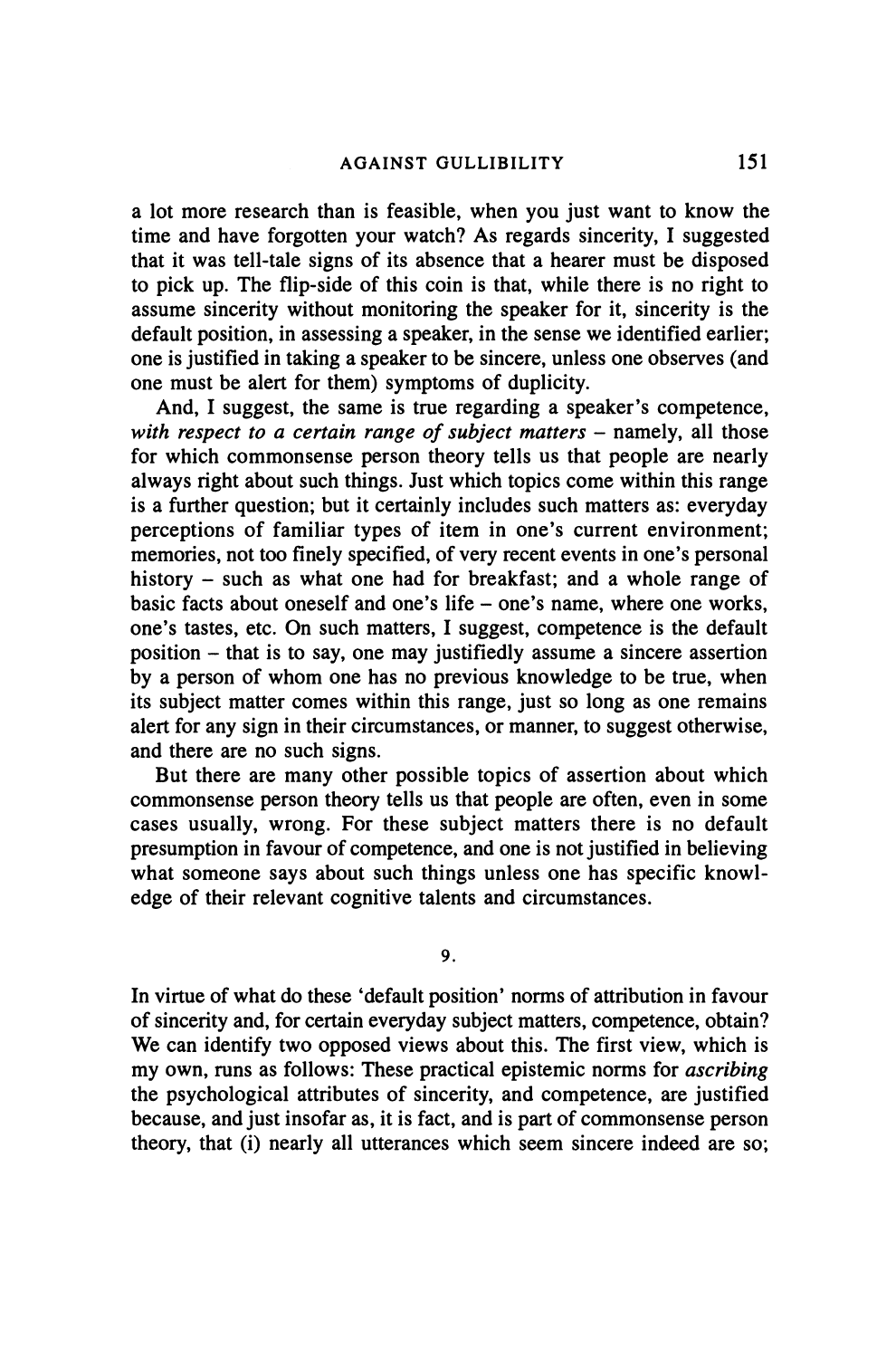and (ii) About these everyday subject matters, where there are no special circumstances, normal people are nearly always right. (Correspondingly, there is no default position in favour of competence for non-everyday subject matters, just because it is not part of commonsense wisdom about persons that they are usually right about these things.)

The opposed view objects to mine as follows: "This explanation gets things the wrong way round. These facts of commonsense person-theory are themselves so as a consequence of the fact that the default positions are epistemic norms governing the ascription of psychological concepts; so they cannot be appealed to to explain or justify these norms. More fully: (i) The obtaining of these norms of ascription guarantees that these 'commonsense' facts will be  $so - so$  that they are not, as they might seem, contingent, but are features of individuals' psychology which are guaranteed to be so in virtue of the way psychological concepts are correctly applied. And (ii) the direction of explanation, and justification, is from the existence of the norms of ascription, to the commonsense facts, not vice versa: These norms of ascription are primitive features of psychological concepts, which serve to fix their content; not rules of application which stand in need of justification by appeal to a supposed independently fixed content."

This opposed view is mistaken, as I shall now show. I think it is plausible that there exist Norms of Interpretation (Nls), in the sense explained earlier: norms for applying psychological concepts<sup>26</sup> which have constitutive a priori status, fixing the content of these concepts; so that the truth of an *interpreting description,* as we may call it, of an individual reduces to its fitting the individual in accordance with the correct set of such Nls. But, as mentioned earlier, such a reduction of truth conditions to conditions of ascription will hold, if at all, only with respect to a highly idealised, fancied all-data-in interpretation exercise. And the NIs which apply in such an exercise are by no means the same thing as practical epistemic precepts, applicable in the task of estimating a speaker's trustworthiness on a very limited basis of evidence about her. Whether they transfer to this limited-evidence (and limited aspiration) case is a further question.

And, I suggest, they do not transfer. It is plausible that 'Make no unforced attributions of insincerity', and the parallel principle for false beliefs, are among the correct Nls. But their being so does not ensure that the best interpreting description of an individual will show her as being mainly sincere, or as having mainly true beliefs; that depends on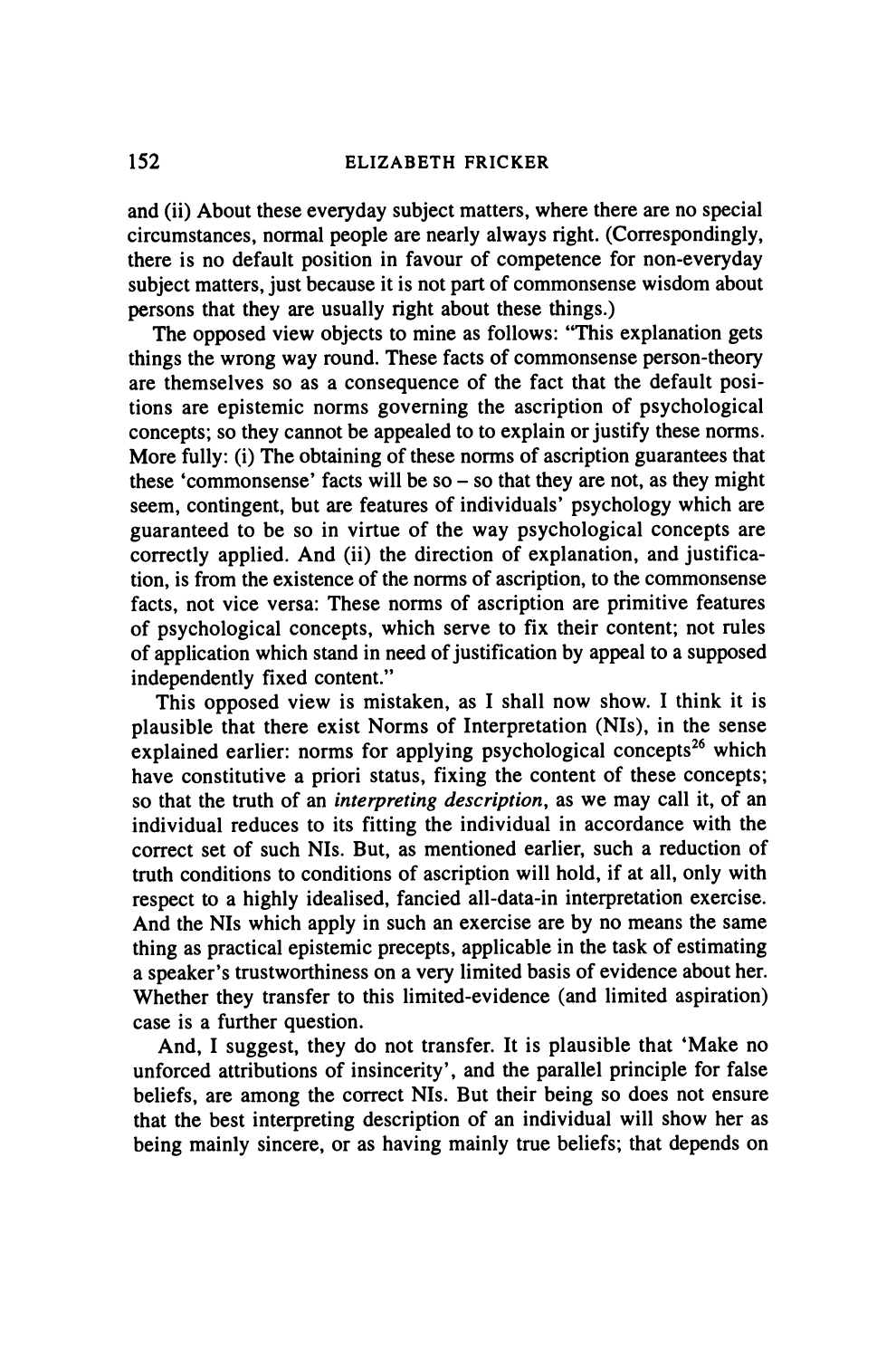what departures from the default setting are forced by other NIs. Perhaps there are *also* NIs setting a lower bound on how much insincerity, or false belief, an individual may turn out to have, *salva* the hypothesis that she is indeed a subject of attitudes. But these are further, entirely distinct, constraints. And, I suggest, any such bounds, while being essentially vague, are nonetheless clearly quite low - both for truth of beliefs, and for sincerity of utterances.

If this is right, then it is indeed a contingent empirical fact, not guaranteed by any concept-constituting norms of application of psychological concepts, that, in some given linguistic community, nearly all apparentlysincere utterances are so; and that the speakers in the community nearly always have true beliefs  $-$  if not on all subjects (this being palpably false), then at least over a certain quite broad range of subject matters.

There is of course an essentially vague lower bound on the possible incidence of insincerity in a community: beyond a certain point, hearers would cease ever to have the typical responses which are partly constitutive of what it is for a sentence to have a given meaning in a community, and the language would wither away, or change its meaning. But  $-$  to reiterate the claim  $-$  this lower bound is quite low. In any case, this argument establishes no lower bound on how often any *single*  member of a community may lie, *salva* the persistence of language in that community. As regards false belief, I do think it is a priori that for any individual there must be some core range of observable conditions in her immediate environment, such that she is at least disposed to have mainly true beliefs about such matters. If this is not so, she cannot be seen as having the capacity for states of informedness about her environment (which beliefs essentially are) at all. But, once more, this conceptually necessary condition is too weak to affect the current argument.

The 'default position' precepts of attribution we have canvassed, applicable in the limited interpretation exercise typically engaged in by a hearer, clearly would not be justified if the commonsense facts which I have suggested to justify them were *not* so; the issue is only as to the direction of explanation between norm of attribution, and commonsense fact. If, as I have claimed, these commonsense facts are not guaranteed to hold by any constitutive attribution-norms for psychological concepts, then their contingent obtaining plays an essential part in the justifying explanation of these default position precepts, and the direction of explanation is as I have suggested: even if there are Norms of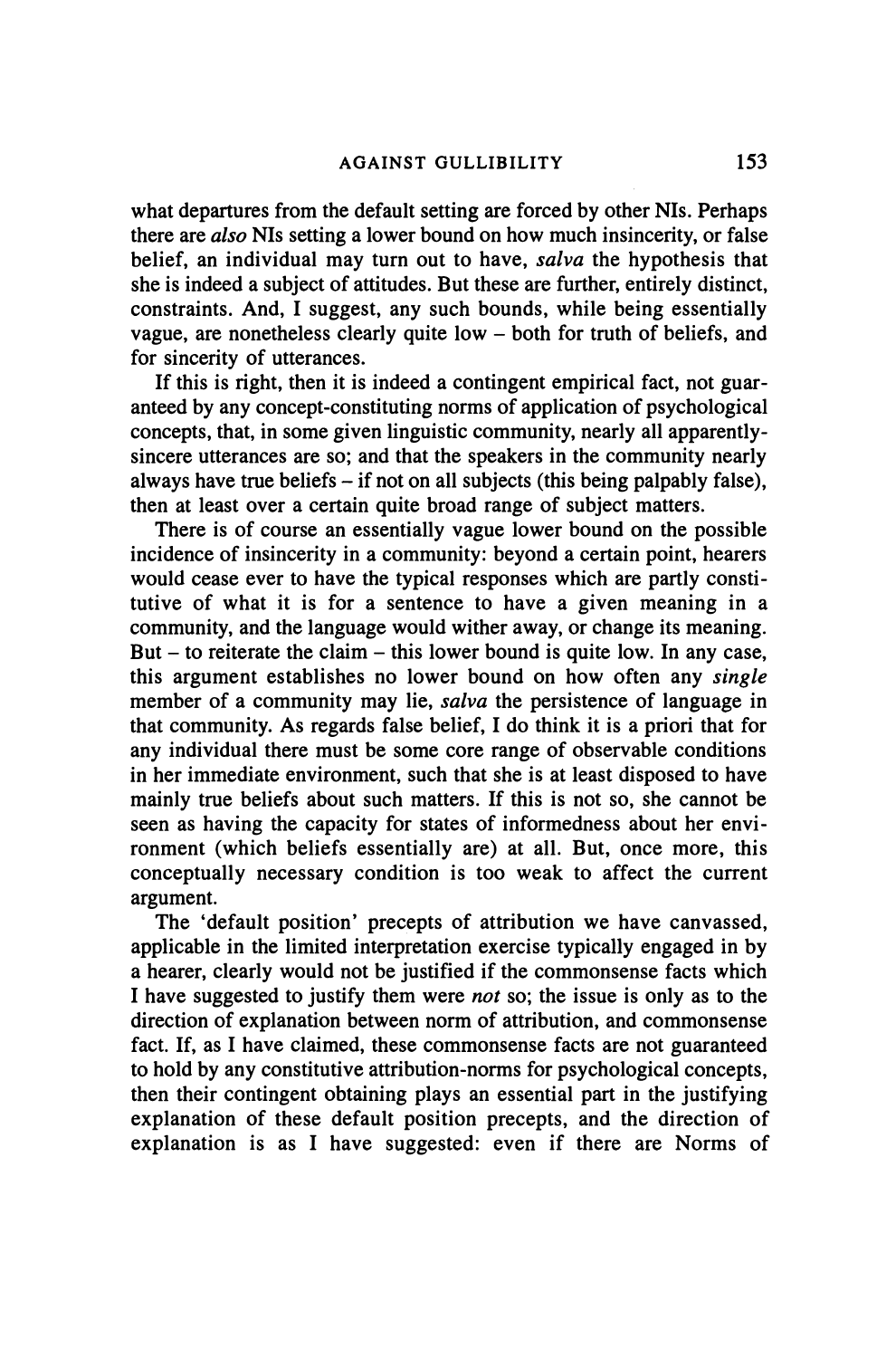# 154 ELIZABETH FRICKER

Interpretation, and amongst them default settings in favour of sincerity, and true belief, these do not transfer automatically to the limited-evidence setting, and such limited-evidence default position precepts are justified only by contingent facts of commonsense person theory, and hold only in a community in which these indeed obtain.<sup>27</sup>

A corollary of my account is that in a community in which these facts which justify the default position precepts were not so, knowledge (though not necessarily belief!) gained from what other people tell one would be much less easily come by, and less widespread. But a language might thrive there nevertheless. Transmission of accurate information is not the only social role and function of the social institution of human language; from many perspectives on human life it is not even the primary one.28

10.

The skeptical reader may want to ask at this point: - Just how different is the proposed account from a PR thesis? And can knowledge of trustworthiness obtained in the manner described really be called empirically based?

For assertions whose subject matter is outside the range for which there is a default position in favour of competence, the contrast between my account and a PR thesis is obvious. But a clear difference remains too in cases in which there is a default position in favour of both components of trustworthiness. My account requires a hearer always to take a critical stance to the speaker, to assess her for trustworthiness; while a true PR thesis, as we have seen, does not. The nub of this distinction is a clear and sharp difference: on my account, but not on a PR thesis, the hearer must always be monitoring the speaker critically. This is a matter of the actual engagement of a counterfactual sensitivity: it is true throughout of the hearer that if there were any signs of untrustworthiness, she would pick them up.

Moreover, as we have seen, the limited default positions in favour of the components of trustworthiness which my account posits, are precepts within the task of constructing a psychological theory of the speaker, not a dispensation from engaging in this task. There is no recognising their defeating conditions except through a general grasp of commonsense psychological concepts, and so the precepts can be conformed to (a fortiori appropriate defence of belief can be given),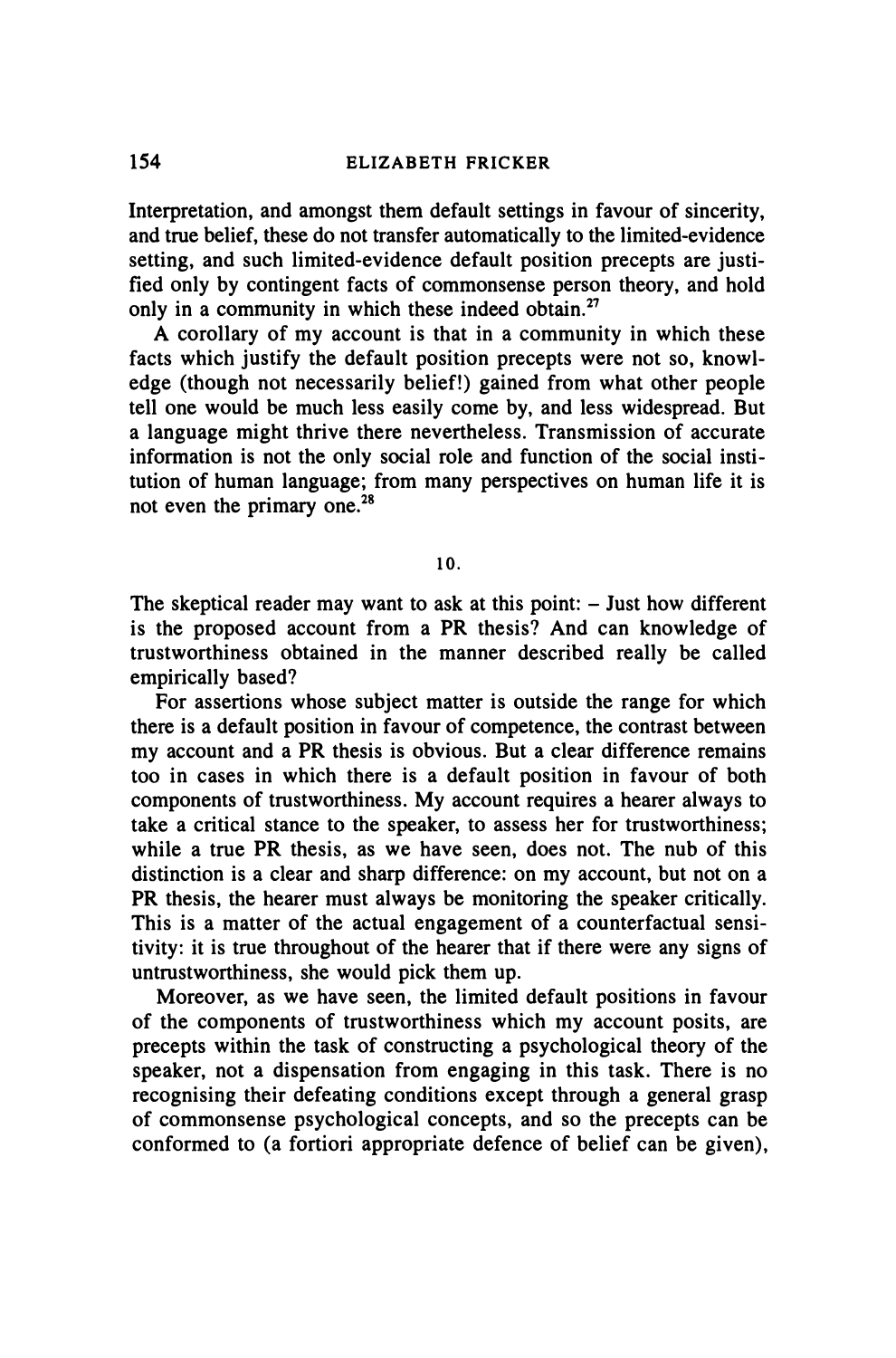only by one who is a master of the latter. Thus, on my account, a person may gain knowledge from others only when she has the needed conceptual framework to conceive and understand them as persons and agents; and moreover engages, at least to some extent, in that interpretative task. The strongest PR thesis we identified earlier does not require this at all; our best formulation, while it required that the utterance is conceived as the speech act it is, did not require any interpretation of the speaker beyond what this itself involves.

Ascribing trustworthiness to a speaker is positing part of a larger psychological theory of her. Such a theory is empirically constrained by, and explanatory of, the speaker's behaviour. The fact that there are certain default settings regarding its construction does not detract from this. In any case the default position precepts do not allow ascription of trustworthiness on no evidence at all: even when trustworthiness is ascribed just on the strength of them, empirical warrant for this is needed, in the sense that the absence of defeaters must have been checked for - as, I have suggested, the hearer will show with such defence as "Well, she seemed perfectly normal".

But it is important to remember that, as we saw above, while our default position precepts represent what is, given the facts of commonsense psychology, sufficient ground for ascribing trustworthiness to an unknown person, what that person's indeed being trustworthy with respect to her assertion consists in is far from reducing to the obtaining of these limited-evidence ascription conditions. Consequently, while undefeated presumption gives a reasonable basis to believe a speaker to be right about, say, where she lives, one gains stronger confirmation (or disconfirmation!) of her trustworthiness about this and other matters, as one gets to know more about her - acquires more specific knowledge of her relevant cognitive talents and circumstances. A fuller treatment would refine the account offered here by introducing degrees of confirmation, and would introduce into the account of when it is rational (justified) to believe the costs of error: When it matters very much whether what someone says is true, we are less ready to accept what she says without checking her credentials.

11.

We set out to examine whether knowledge from testimony is a special, irreducible type of knowledge. In reviewing what we have discovered,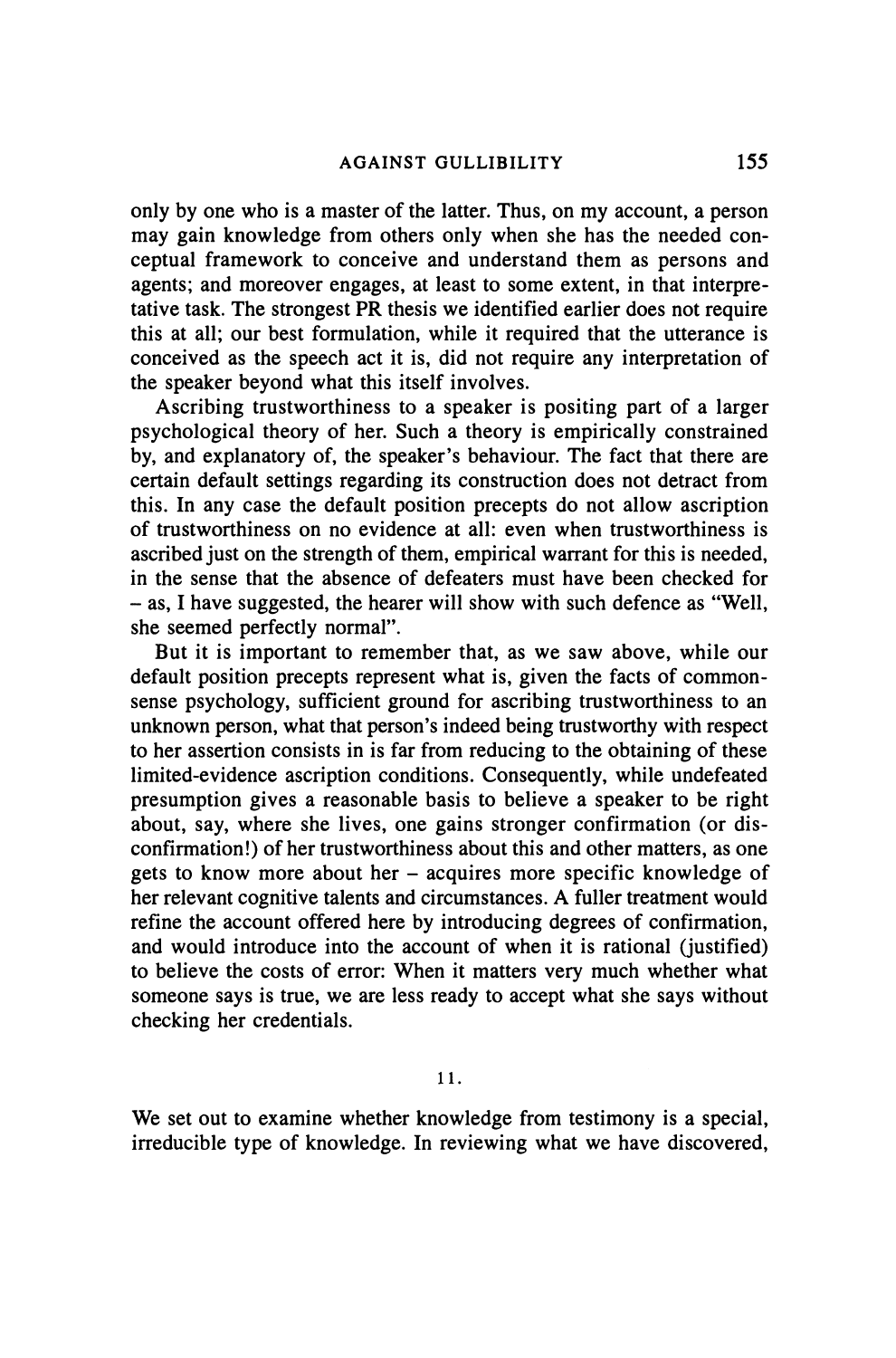we may broaden our question to ask not only whether testimony is a special epistemic category, but also whether it is a unitary one. We have found that testimony, appropriately defined, is a distinctive *epistemic link.*  That is to say, it is a distinctive type of belief-producing process, and there is consequently a distinctive set of premise-schemata  $\mathcal T$  recapitulating that process. Appropriate instances of the elements of  $\overline{\mathcal{T}}$ , or evidence for them, when known by a hearer, may be offered by her in defence of a belief acquired through that process, and a belief of hers is known through testimony *(pace* certain qualifications made earlier) just when she is in a position so to defend it.

On the other hand, as regards the likelihood of truth of what is asserted by a speaker, and, consequently, whether a hearer is entitled to presume that she is trustworthy, we have seen that testimony, in the broad sense of serious assertions aimed at communication, is a rag-bag category. This is unsurprising, being a simple consequence of the fact, registered in commonsense person theory, that how likely people are to have true beliefs about a given subject matter depends entirely on what kind of thing it is, and how they are epistemically placed in regard to it. The epistemology of testimony can be no more homogeneous than is the psychology of belief, in this respect.

We have rejected the thesis that there is a blanket presumptive right to trust, applicable to all cases of testimony. Moreover the rag-bag nature of the category in regard of likely truth of what is asserted means that it is a mistake to expect to find *any* epistemic principles as to when one may believe testimony, which apply to all instances of it. Our default position in favour of competence was more selective.

Our account has explained how knowledge may be gained through testimony without recourse to any mysterious epistemic primitives pertaining just to testimony. The limited default positions in favour of sincerity and competence which we have discovered, are epistemic norms within the enterprise of ascribing psychological states to others. Their existence is derived from and explained by the nature of commonsense psychological concepts, whose significance and domain of answerability is much broader than just the explanation of people's assertoric utterances. Thus the conditions under which one may believe another's assertions have been exhibited as fall-out from the nature of commonsense psychological concepts. The epistemology of testimony in this respect is but one part of the broader domain of our knowledge of other minds, and is to be subsumed under that category, not treated as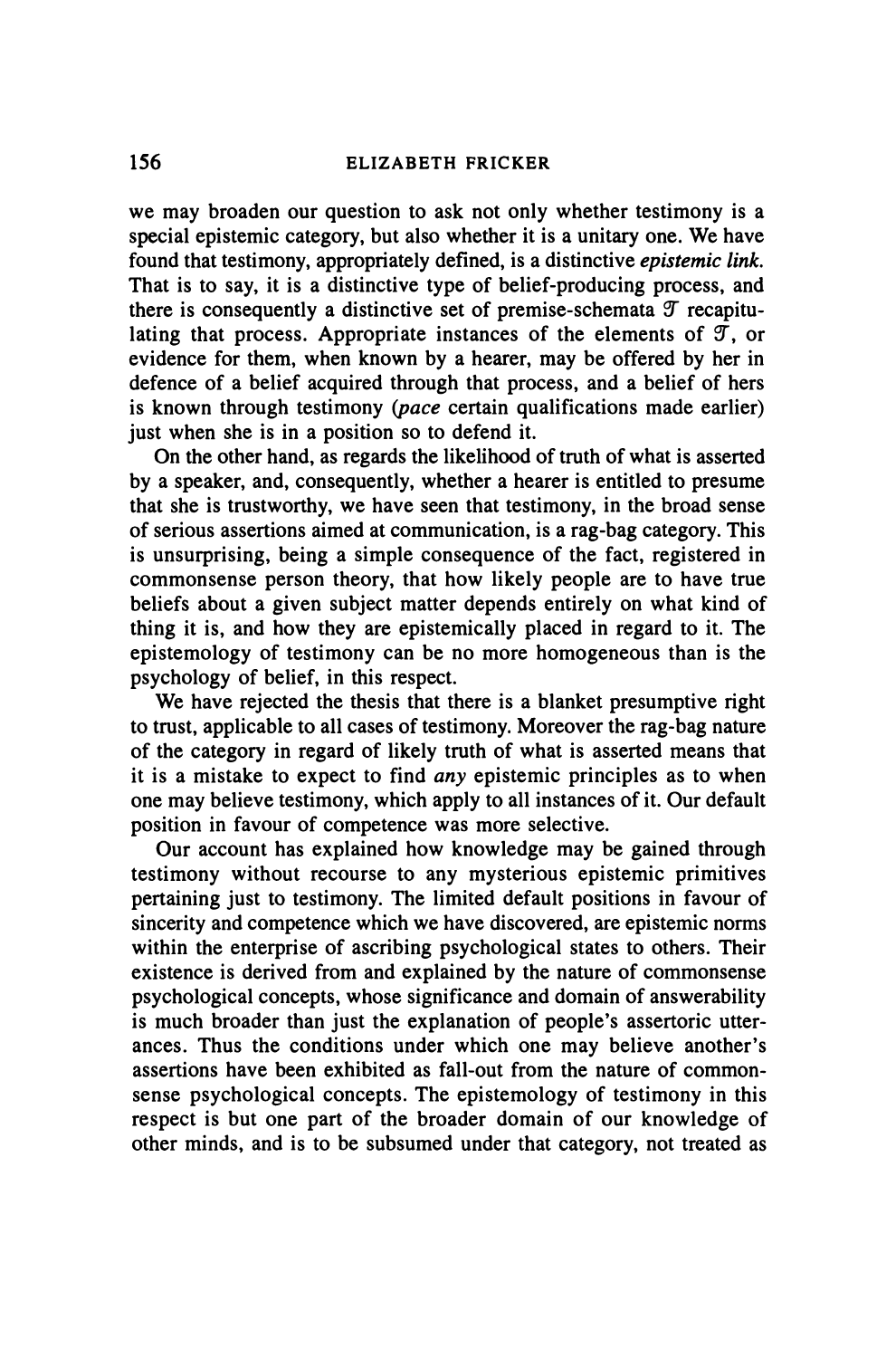a separate epistemic domain with its own, irreducible, normative epistemic principles.<sup>29</sup>

There is another central and fundamental respect in which testimony is a special, and unitary, epistemic category. This paper has taken for granted a hearer's knowledge that a speaker has made a speech act with a certain content and force, and has focussed on the question how she may get from there to knowledge of that which has been asserted. But the epistemology of a hearer's understanding of utterances, and appreciation of them as speech acts, will be at the heart of a full account of how knowledge is gained through testimony. Understanding, whether of one's own or others' utterances, involves special perceptual capacities and kinds of informational states, distinctive of language and of language-using creatures. The epistemology of understanding is intimately bound up with its phenomenology, and with the nature of these special states. Whether or not the best account of how a hearer may know what a speaker has said postulates any normative epistemic principles special to understanding, understanding remains a separate epistemic category in that it involves these special informational states.

The strategy of this paper  $-$  to take knowledge of what is asserted as given, and consider the next step  $-$  is valid only if the nature of understanding does not itself have implications for that next step. This means, at the very least, that it is not intrinsic to the state of understanding an utterance that it compels the hearer towards belief in what she grasps as being asserted. It is my view that there is nothing in the nature of what it is to understand an utterance which is in tension with the view of knowledge through testimony as inferential knowledge (in the sense that it must be backed by a substantial justification) sketched in this paper, or which provides the materials to defend the presumptive right thesis. But my defence of this claim, and my rejection of other positive arguments for PR, must wait till another day.<sup>30</sup>

So too must wait further defence of the coherentist epistemic stance within which my account has been developed, from which comes the thesis, essential to my 'local' reductionist approach, that only the local question about testimony needs to be answered, and that it should be answered, as we have done, from *within* the world picture constituted by the 'commonsense' framework of beliefs which we all share; thus that it does not matter, nor does it undermine the rationale of insisting on 'local' reduction and justification, if the global generalisation cannot be independently confirmed by an individual language-user; who will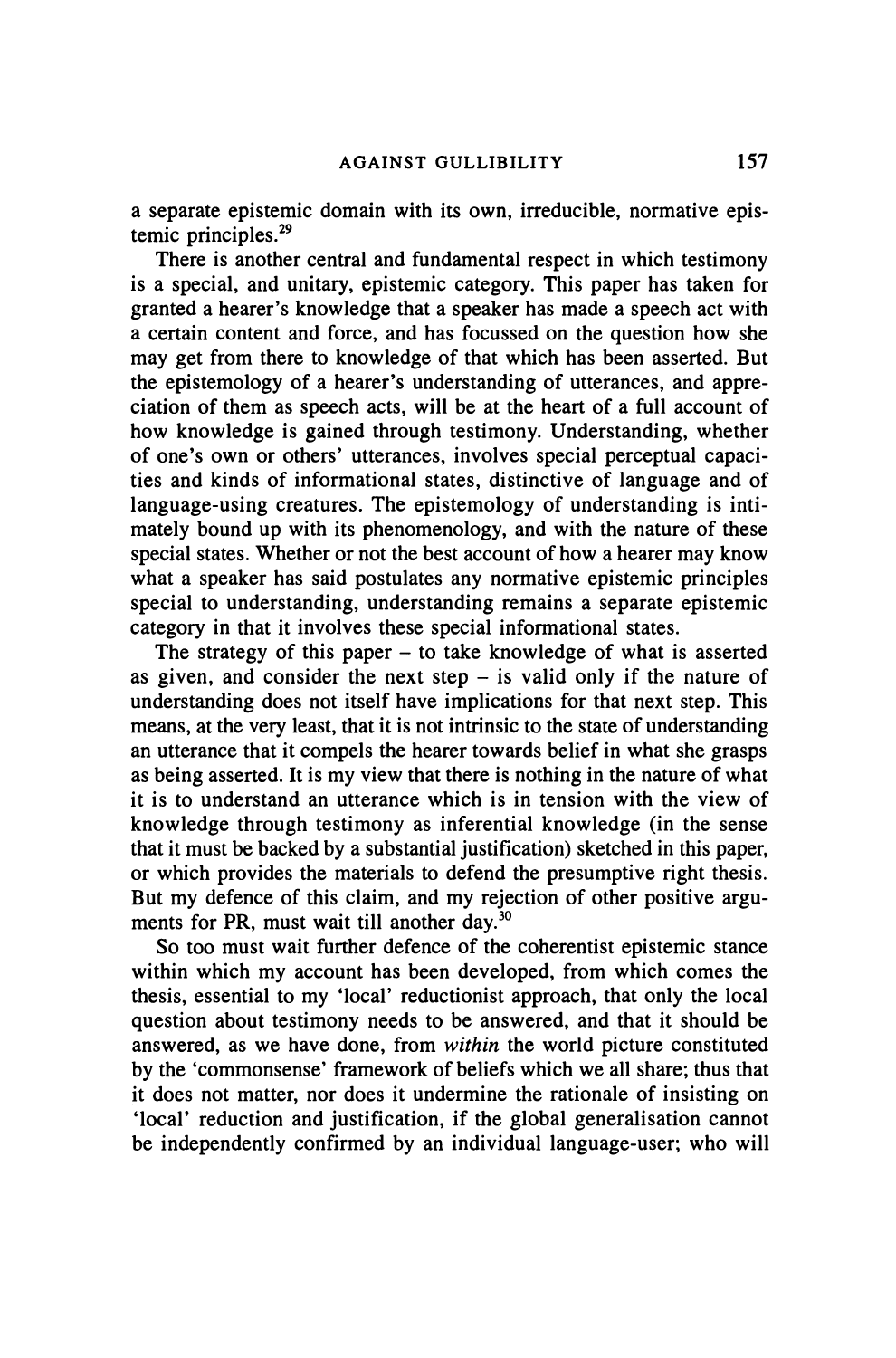# 158 ELIZABETH FRICKER

have made her way into her shared language, and conceptual scheme, through a process in which she was necessarily, at an earlier stage, a simple truster. In this paper I have sought only to block the transcendental argument for a presumptive right thesis, by showing how empirical confirmation of the trustworthiness of a particular speaker is possible.<sup>31</sup>

# *Magdalen College, Oxford England*

#### **NOTES**

 $\frac{1}{1}$  I am grateful here to accounts, both written and spoken, of the doctrines of the school, from Arindam Chakrabarti and Bimal Matilal. This pair of theses seems also to be implicit in the anti-reductionist stance of C. A. J. Coady 'Testimony and Observation', *Amer. Phil. Quart.* 10, No.2, April 1973, pp. *149-55.* 

 $2$  Thus for me, the issue of what it takes for a testimony belief to be justified is one with the issue what it takes for it to be knowledge. Those for whom those issues are not the same - since they favour some other conception of knowledge - may read my account as being simply about justification.

<sup>3</sup> I.e. a belief originally acquired through testimony, and whose status as knowledge still rests on that pedigree. In Fricker 'The Epistemology of Testimony', *Proc. Aris. Soc. Suppl.* vol. for 1987, pp. *57-83,* I set out a framework which exhibits the complicated interrelations involved here, between original causation, sustaining, and available justifying support of a belief.

This argument seems to be implicit in Coady *op. cit.* 

<sup>5</sup> In this paper I am assuming that knowledge that such-and-such has been asserted is often had by hearers, and am focusing on the epistemology of the step from there, to knowledge of its truth. See § 11.

 $6\;$  If this is shown, then it has been shown that testimony is not just a way of acquiring beliefs, but is moreover one which is capable of yielding knowledge, what we may call an *epistemic link.* Cf. Fricker *op. cit.* 

<sup>7</sup> Throughout my discussion,  $H'$ ,  $S'$ , and  $O'$  are to be regarded as names for an arbitrary hearer, speaker, and occasion respectively. *'P'* in contrast must be considered merely a schematic letter holding a place to be occupied by an indicative sentence. Whether outside or inside quotes, *'S', 'H',* and *'0',* and the possible substitution-instances for which *'P'* is schematic, are to be considered expressions of the metalanguage we are using to describe testimony situations. Thus schematic sentences enclosed in quotes, such as 'S asserted that *P',* constitute (schematic) specifications by us, in our terms, of the content of a hearer's knowledge.

<sup>8</sup> Instances of  $\mathcal T$  are sentences of a metalanguage which *we* use to describe what *H* knows. There is of course no guarantee a priori that we can thus identify a *single* justificatory schema which covers all and only cases of knowledge through testimony. But it turns out that we can do pretty well. See *§S* for how we should define the epistemic link of 'testimony' to this end.

9 Cf. David Hume, *An Enquiry Concerning Human Understanding,* Ch. 10. An adequate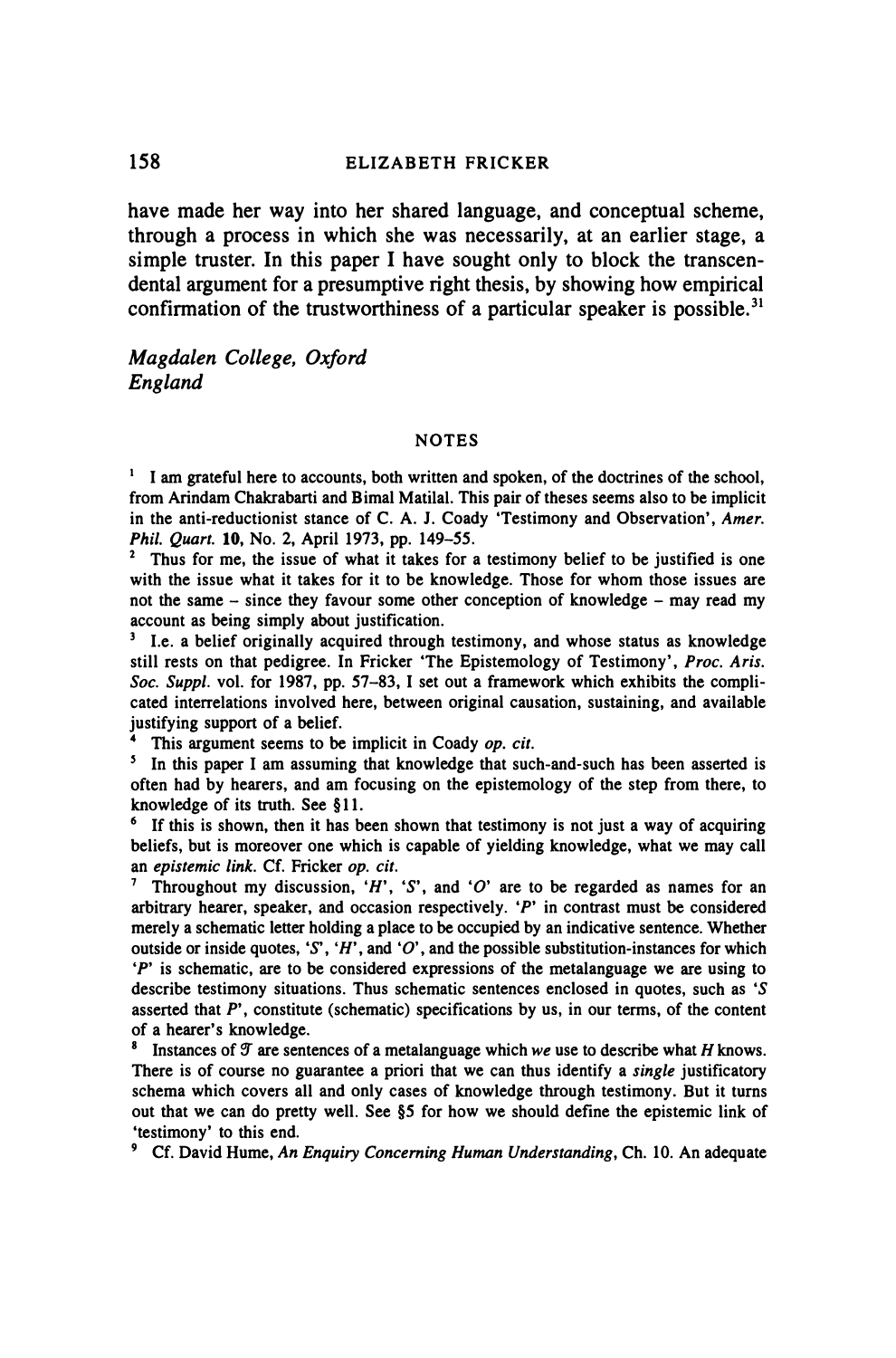treatment of such collisions of contrary evidence would introduce probabilities, as a more detailed model of knowledge through testimony would do throughout.

10 Of course the grounds justifying a belief need not be so strong as to entail it. The reason for insisting nonetheless that the elements of  $\mathcal T$  be chosen so as to together entail *P*, is pragmatic and ad hoc: this represents the best strategy for finding a single characteristic justificatory schema, and the resulting account is illuminating. The possibility of grounds for belief weaker than entailment is allowed for, in this set-up, in the fact that *H* need only have, and cite, evidence, which may be less than conclusive, that the relevant instances of  $\mathcal T$  obtain. What may afford this last is endlessly variable, and we cannot hope for a general description circumscribing the possibilities.

Note however that it is a desideratum, rather than an absolute constraint, that we thus succeed in characterising knowledge through testimony just by means of our choice of a set  $\mathcal{T}$ . Clearly, one cannot find a  $\mathcal{T}$  which is epistemically independent of the content of S's assertion *whatever* the latter may be: c.f., when it is  $T_2$  itself, or evidence for  $T_2$ . But these are special cases, and we may hope to find a  $\mathcal T$  which is epistemically independent of the content of S's assertion apart from such cases. As we shall see in §7, it proves difficult to achieve even this perfectly.

Equally, of course, when she knows that  $S$  has not asserted that  $P$  on  $O!$  But this case need not concern us, since there is no question of *H* gaining knowledge through  $S$ 's testimony, nor of all the elements of  $\mathcal I$  obtaining.

13 An appropriate semantics for this conditional will make it strictly stronger than the material conditional, and with no supposition of falsity of the antecedent. Roughly, it will be true just if all the *nearest S*-asserts-that-P worlds are P-worlds, where the nearness relation is reflexive. It would be nice if a case could be made for a nearness metric which does not have the consequence that the conditional is ensured true whenever 'P' is a nomological truth. I think the ordinary language locution is rightly heard thus; but finding a regimented semantics with this consequence is another matter. It would, very likely, involve relativising the standard of nearness to the identity of the antecedent.

 $14$  It is no part of the reductionist position I am arguing for, to claim that empirical warrant for trusting the speaker is available on *every* occasion of testimony. This is clearly false. In cases where it is not, the anti-reductionist and reductionist will disagree over whether the hearer is entitled to trust the speaker, and, in the event she does believe what is asserted, can be said to gain knowledge.

<sup>15</sup> A really strong general claim, to the effect that all, or virtually all assertions are true, *would* suffice to justify belief in an arbitrary assertion, in the absence of further 'defeaters'; and might indeed be employed in a meta-level argument to show the existence of a PR at object level. But a generalisation of this strength is obviously false. (A fortiori is not a conceptual truth about language, as one attempted argument for a PR would claim.)<br><sup>16</sup> As I understand it this is an element in the Indian anti-reductionist case. And Coady 16 As I understand it, this is an element in the Indian anti-reductionist case. And Coady

*op. cit.* assumes the anti-reductionist must establish generalisations about the reliability of testimony.

<sup>17</sup> Is this connection causal? Its latter stages which are our primary concern always are, but whether the speaker's initial acquisition of her belief can be thought of as caused by its subject matter depends on what kind of thing that is, and how her belief arose.

 $18$  If the reader is unhappy with this view of the problem of induction, she may consider the justification of deduction instead, which surely takes this form.

<sup>19</sup> Is this unkind to children? The upshot of my casual discussions with developmental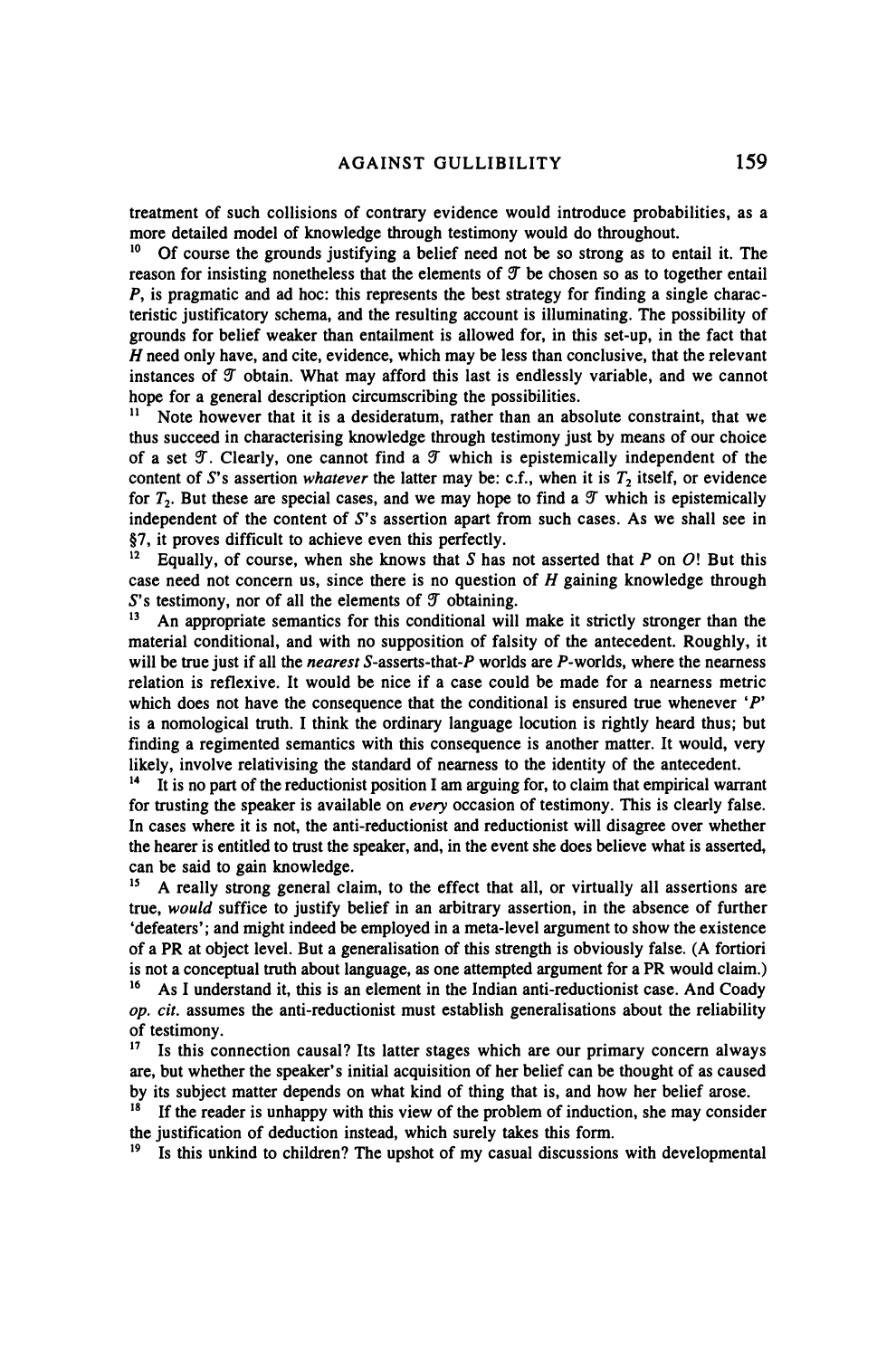psychologists is that they (children) acquire the ability to lie, and so maybe the grasp of CSL which shows this possibility, remarkably early. But a feeling that my theory is too demanding on hearers may anyway be an intuition against the requirement that knowledge requires justification, rather than against my account of what it takes for a testimony-belief to be justified.<br><sup>20</sup> Exaals asses

Freak cases are possible  $-$  where a would-be deceiver happens to have a compensatingly false belief. But for our project, of giving a systematic general account of how knowledge is gained through testimony, we may set these aside, taking the normal case as our domain.<br> $21$  That S und

That  $S$  understands her own utterance we may consider to be packed into the fact that it is a serious assertion. The epistemology of such knowledge is outside the scope of this paper.

<sup>22</sup> Note that the definition of competence given does not allow any inference 'backwards' to sincerity, from knowledge of competence and the truth of what is asserted; but a stronger definition - 'If S were to believe that *P,* then it would be the case that *P',* would do so. Intuitively, this kind of 'backwards' knowledge of sincerity can occur. There is another difficulty, viz. that one may also know competence backwards, when *'P'* expresses a necessary truth and one knows this fact; and equally, in the absence of a semantics which avoids this, when one knows it to express a nomological truth (see footnote in §3 above). But there is no alternative which meets our requirements better than the  $\mathcal T$ consisting of  $T_1$  and Trus(S, U); so we must perforce complete our characterisation of knowledge through testimony by putting restrictions on how sincerity and competence are known by  $H$ , which rule out these cases of 'backward' confirmation.<br><sup>23</sup> The present account thus differs from the one I offered in Fricker on ci-

23 The present account thus differs from the one I offered in Fricker *op. cit.* There I opted for a material conditional expressing 'competence with respect to *P',* for the prima facie reason in its favour, that it is the weakest further premise which validates the inference to *'P'.* I now hold that earlier choice to be wrong because it fails the test of epistemic independence.

That it takes some care to arrive at a correct theoretical definition of trustworthiness in no way undermines this claim. The difficulty of formulating explicitly conditions of which we all have a sure implicit grasp, is the general experience with analyses of ordinary concepts.<br>25 If Pussell's al

23 If Russell's chicken had only interpreted its feeder, her murderous intent on that last day would not have come as such a surprise!<br><sup>26</sup> And with them simultaneously sementic con-

And with them, simultaneously, semantic concepts, of course. My discussion here is too brief to bring in explicitly the fact that, in any ascription of psychological states to an individual, the meaning of the sentences she utters are always, at least in principle, also in the melting pot. But nothing I say here is in neglect of this fact, which does not invalidate the argument of this section, in particular the claims that any conceptually-ensured lower bounds on false belief, and false utterance, are quite low.<br><sup>27</sup> If considerations about interpretation do not suffice on their own to justify a defen

If considerations about interpretation do not suffice on their own to justify a default position in favour of trustworthiness, then a fortiori they do not serve to justify a PR thesis. This is one of the attempted 'positive arguments' which, in my view, does not work.<br><sup>28</sup> M

28 My views here have been influenced by discussions with Prof. Mike Gilsenan, about his experiences as an anthropologist studying Middle Eastern societies. There is of course *much* more to be said on these matters.